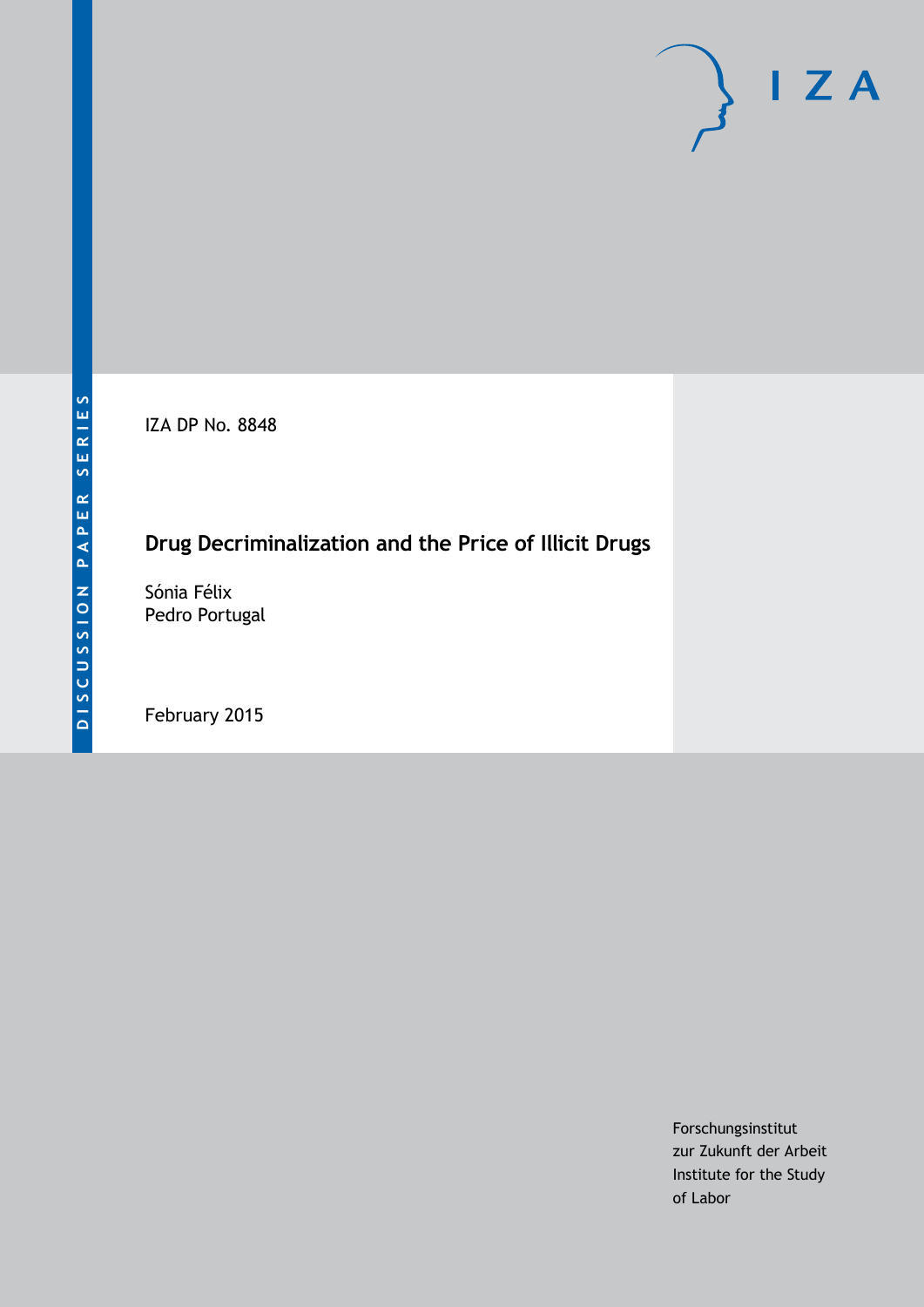# **Drug Decriminalization and the Price of Illicit Drugs**

### **Sónia Félix**

*Nova School of Business and Economics and Banco de Portugal*

### **Pedro Portugal**

*Nova School of Business and Economics, Banco de Portugal and IZA*

Discussion Paper No. 8848 February 2015

IZA

P.O. Box 7240 53072 Bonn **Germany** 

Phone: +49-228-3894-0 Fax: +49-228-3894-180 E-mail: [iza@iza.org](mailto:iza@iza.org)

Any opinions expressed here are those of the author(s) and not those of IZA. Research published in this series may include views on policy, but the institute itself takes no institutional policy positions. The IZA research network is committed to the IZA Guiding Principles of Research Integrity.

The Institute for the Study of Labor (IZA) in Bonn is a local and virtual international research center and a place of communication between science, politics and business. IZA is an independent nonprofit organization supported by Deutsche Post Foundation. The center is associated with the University of Bonn and offers a stimulating research environment through its international network, workshops and conferences, data service, project support, research visits and doctoral program. IZA engages in (i) original and internationally competitive research in all fields of labor economics, (ii) development of policy concepts, and (iii) dissemination of research results and concepts to the interested public.

<span id="page-1-0"></span>IZA Discussion Papers often represent preliminary work and are circulated to encourage discussion. Citation of such a paper should account for its provisional character. A revised version may be available directly from the author.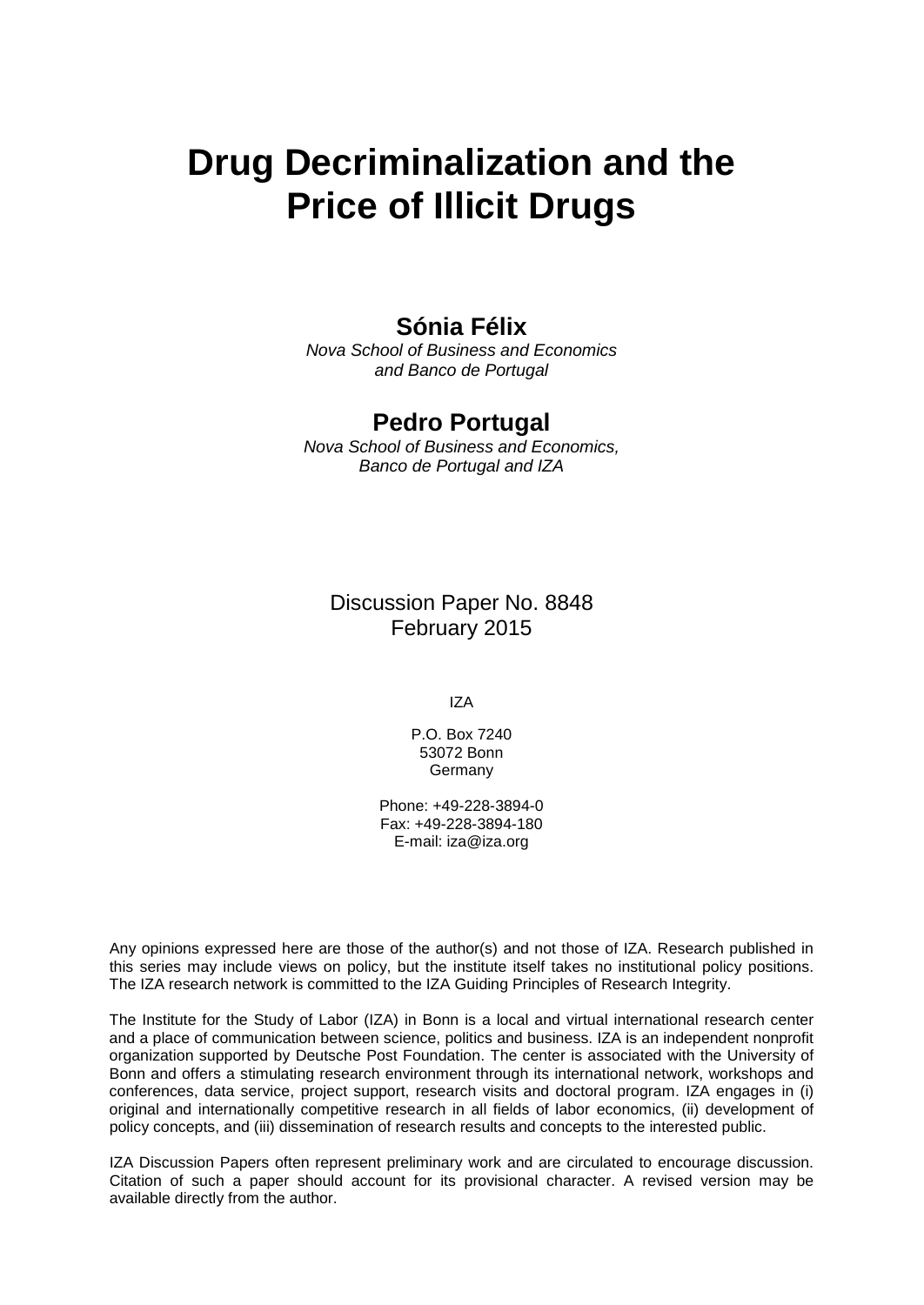IZA Discussion Paper No. 8848 February 2015

# **ABSTRACT**

# **Drug Decriminalization and the Price of Illicit Drugs[\\*](#page-1-0)**

This study is an empirical assessment of the impact of the drug decriminalization policy followed by Portugal in July, 2001. We investigate especially the impact of the policy change on the price of illicit drugs. The analysis is performed using a difference-in-differences approach and a comprehensive set of countries as control group. We also investigate the application of Synthetic Control Method in order to construct a synthetic control unit from a convex combination of other countries. The results suggest that the prices of opiates and cocaine in the post-treatment period did not decrease in the sequence of the policy change. This result contrasts with the argument that softer drug law enforcement necessarily leads to lower prices and, consequently, to higher drug usage rates and dependence.

JEL Classification: C21, D04

Keywords: illicit drugs, drug decriminalization policy, drug prices, treatment effects

Corresponding author:

Pedro Portugal Banco de Portugal Av. Almirante Reis, 71-6th floor 1150-165 Lisboa Portugal E-mail: [pportugal@bportugal.pt](mailto:pportugal@bportugal.pt)

\* We are grateful to Ana Tavares for her help with the data. Financial support from *Fundação para a Ciência e Tecnologia* is acknowledged. The views expressed are those of the authors and do not involve the responsibility of the Banco de Portugal or the Eurosystem.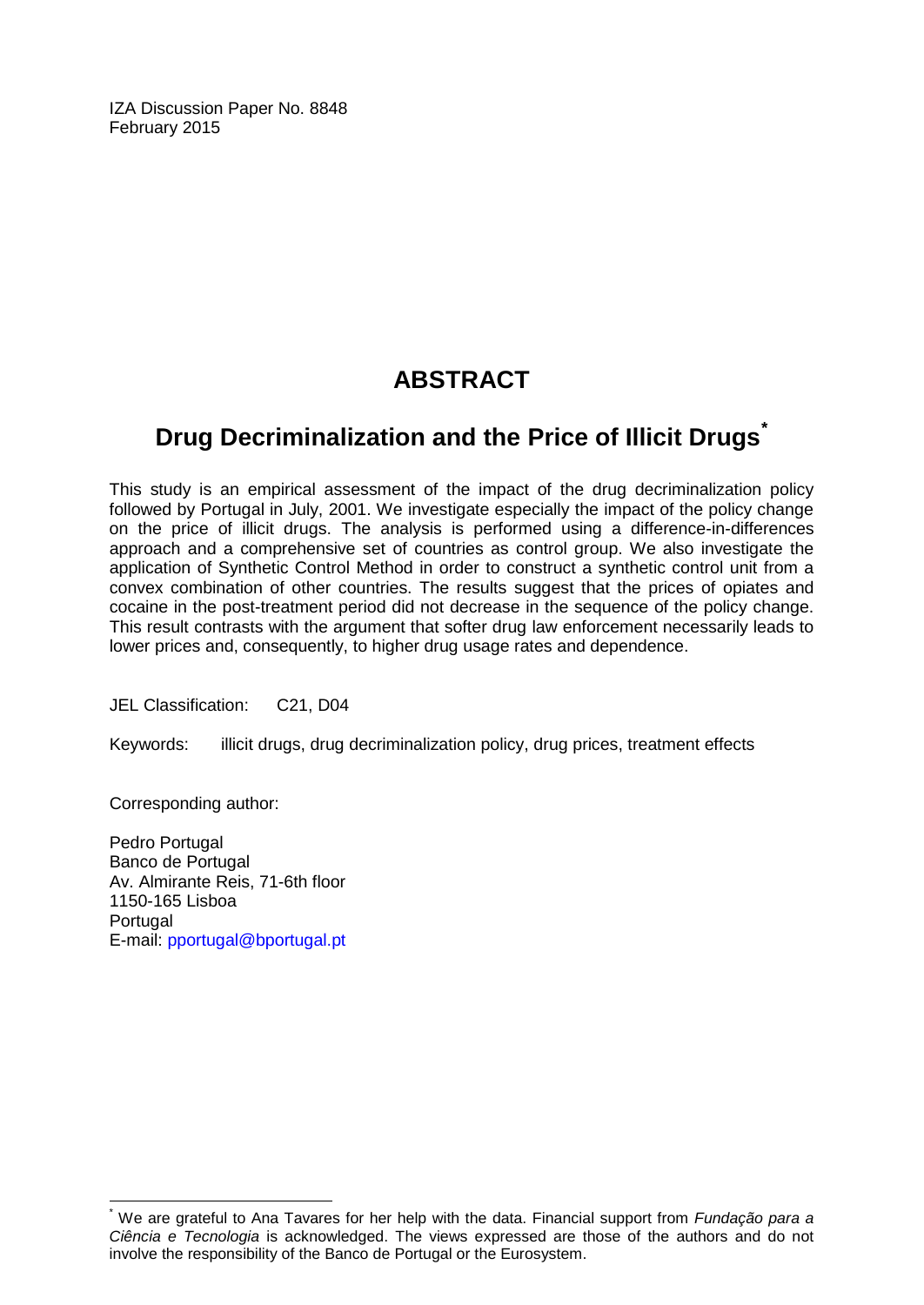One moderate alternative to the war on drugs is to follow Portugal's lead and decriminalize all drug use while maintaining the illegality of drug trafficking. by Gary S. Becker and Kevin M. Murphy (2013)

# 1 Introduction

The United Nations Office on Drug and Crime (UNODC) estimates that in 2009 between 172 million and 250 million people used illicit drugs and between 18 million and 38 million were drug dependent, worldwide. In fact, drug use and dependence is a major threat to global health, representing one of the top ten risk factors in the developed countries. The risk of contracting infectious diseases such as HIV, AIDS, Hepatitis, and Tuberculosis is higher for drug users than for nonusers.

The relevance of the social and economic costs implied by drug use and dependence contributes to the current hot debate on drug policy in many countries such as the United Kingdom, Australia, and the United States. Policymakers and economists have been discussing a comprehensive response to drug use and trafficking for decades but the solution is far from being unanimous. Furthermore, policymakers have been reluctant to reform drug laws.

The alternative law enforcement schemes that have been at the center of the debate are the illicit drugs legalization, decriminalization, and depenalization. Those terms are often misused. In this paper legalization is defined as the amendment of law to eliminate any sanction, criminal or administrative, associated with the possession, use, or distribution of any controlled drugs; decriminalization is defined as a new response to drug offenses through administrative processes (namely, community service, fines, suspension of professional lisences, among others) rather than through the criminal justice system; depenalization is defined as the end of criminal punishments associated with the possession, use, or distribution of drugs.

In the late 1980s and 1990s a growing population of intravenous heroin users became a major threat to public health in Portugal, with rates of heroin users among the highest in Europe. The number of HIV infections and drug related deaths rose dramatically. In the mid'90s Portugal engaged in a serious discussion on alternative enforcement policies to deal with drug use, and in 1998 a panel of leading academics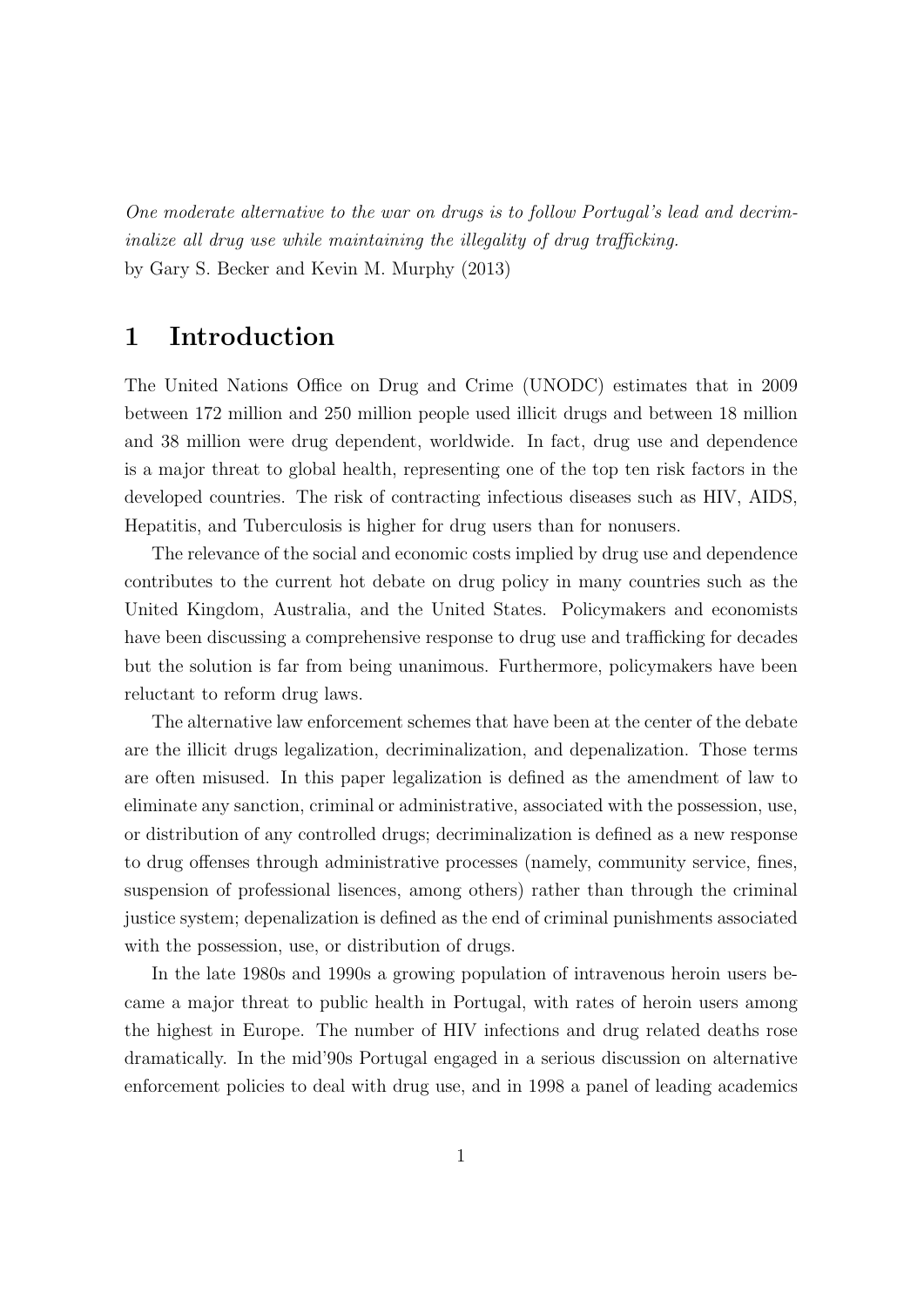and medical professionals were invited to study and propose a new national drugs strategy. The National Commission for the National Strategy to Combat Drugs elaborated a report with recommendations rooted in understanding drug dependency as a disease rather than a crime and proposing prevention, treatment, and reintegration programs as an alternative to prison. The recommendations of this panel of experts led to the adoption of the National Strategy for the Fight Against Drugs in 1999. The main recommendations encompass a new legal framework with the end of criminal sanctions for drugs users, the enforcement of law to reduce drug production and trafficking, and the expansion of policies and resources for the reintegration of drug users and treatment. Recognizing that illicit drug use and dependence was a major threat to public health, Portugal decided to adopt a health-led approach. The focus on treatment, care, and rehabilitation as an alternative to criminal punishment of drug users is intended to stabilize the demand while a more effective law enforcement targeting drug trafficking and production was designed to reduce the supply of illicit drugs.

This process culminated with the law reform decriminalizing the personal use and possession of illicit drugs on July 1, 2001 (Law 30/2000). The new law applies to the use, possession, or acquisition of all drugs, including "hard" drugs, in quantities up to a ten day supply<sup>[1](#page-4-0)</sup>. Until this legislative change, the use, possession, or production of illicit drugs for personal use were criminally punishable by up to 1 year in prison or a fine, even though drug users rarely faced criminal sanctions, in practice. While the legal changes decriminalize drug use, possession, and acquisition they did not legalize any drug related offenses. Police can no longer arrest drug users but must refer them to the local Commissions for the Dissuasion of Drug Use (Comissões para a Dissuasão da Toxicodependência) (CDT) that decide the administrative or public order sanction to apply. Those commissions are three-member panels comprising social workers, lawyers, and medical professionals. Criminal penalties are still applied to drug traffickers.

The discussion on the alternative legislative approaches to deal with the illicit drug economy is centered on the idea that decriminalization leads to a price reduction and consequently to an increase in the prevalence of drug use. Recent empirical

<span id="page-4-0"></span><sup>&</sup>lt;sup>1</sup> According to Decreto-Lei n 15/93, January 22, 1993 and Portaria n 94/96, March 26, 1996, this amounts to 0.1g heroin, 0.1g ecstasy, 0.1g amphetamines, 0.2g cocaine or 2.5g cannabis.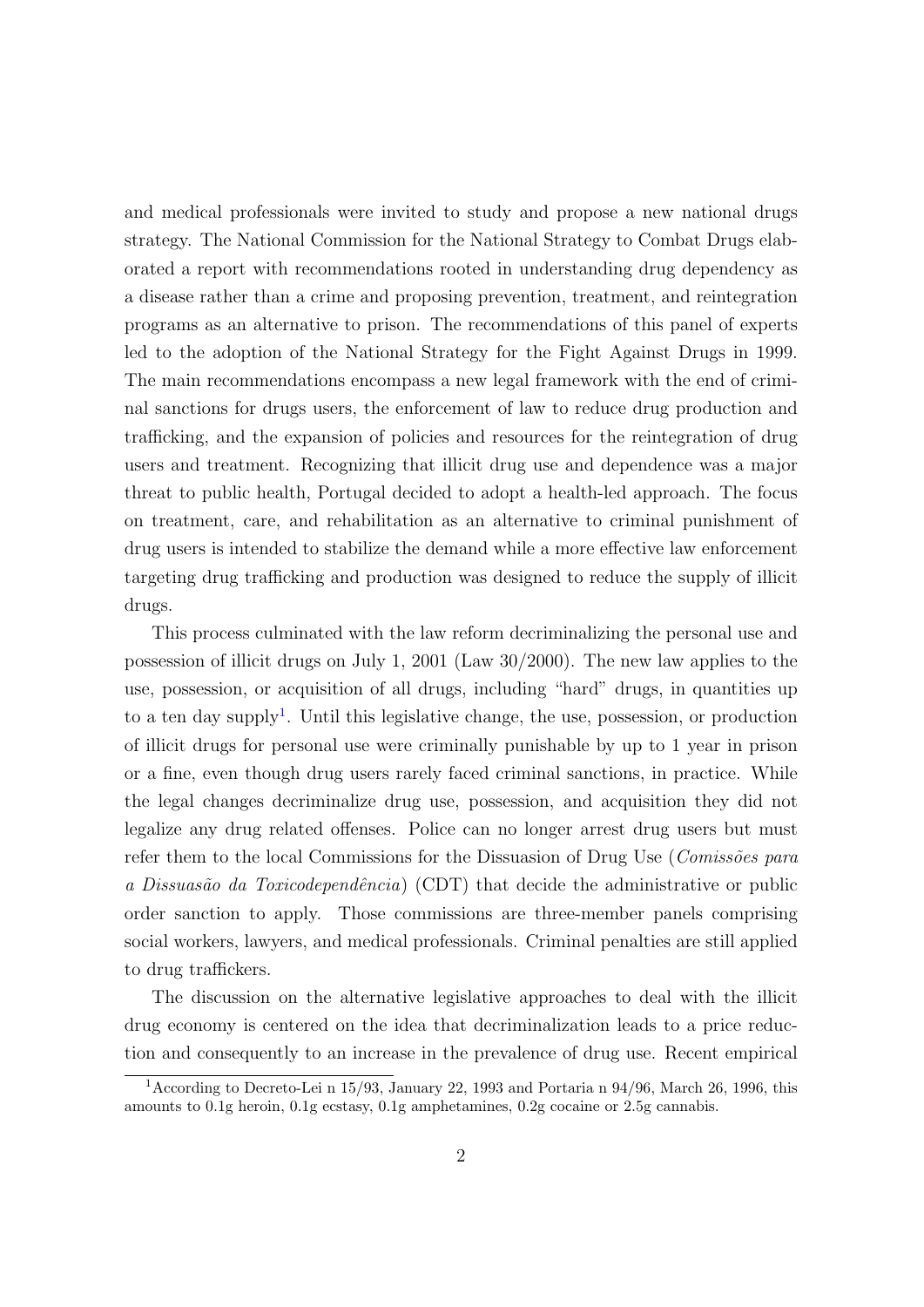work by [Williams](#page-25-0) [\(2004\)](#page-25-0), [Zhao and Harris](#page-25-1) [\(2004\)](#page-25-1), and [Damrongplasit, Hsiao, and](#page-24-0) [Zhao](#page-24-0) [\(2010\)](#page-24-0), shows a slight increase of drug use subsequent to drug decriminalization. [Featherston and Lenton](#page-24-1) [\(2007\)](#page-24-1) and [Donnelly, Hall, and Christie](#page-24-2) [\(1995\)](#page-24-2) find no significant association.

<span id="page-5-0"></span>

Figure 1 – Evolution of the logarithm of cocaine prices, 1990–2010 Notes: For detailed data definitions and sources see Appendix Table A1.

In this paper we shed further light on the impact of drug decriminalization on the illicit drug market by studying its impact on the price of illicit drugs. A primary reason to focus on the impact of the policy change on the price of drugs is the presumed effect of prices on use and consumption. Furthermore, it is crucial for policymakers to understand if there exists a causal relationship between drug decriminalization and lower prices when discussing the drug policy of the country. The fear of increased usage and dependence due to lower prices has led the discussion, but these arguments are speculative as no robust empirical evidence on the impacts of decriminalization on prices can be found in the literature. According to Figures [1](#page-5-0) and [2](#page-6-0) it seems reasonable to argue that there are no changes in the trends of cocaine and opiate prices after the policy change. If there is no causal effect, policymakers may adopt a less punitive behavior toward drug policy.

The current paper examines the dynamics of the illicit drugs market, focusing on the supply side of the market. To evaluate the impact of the policy change on prices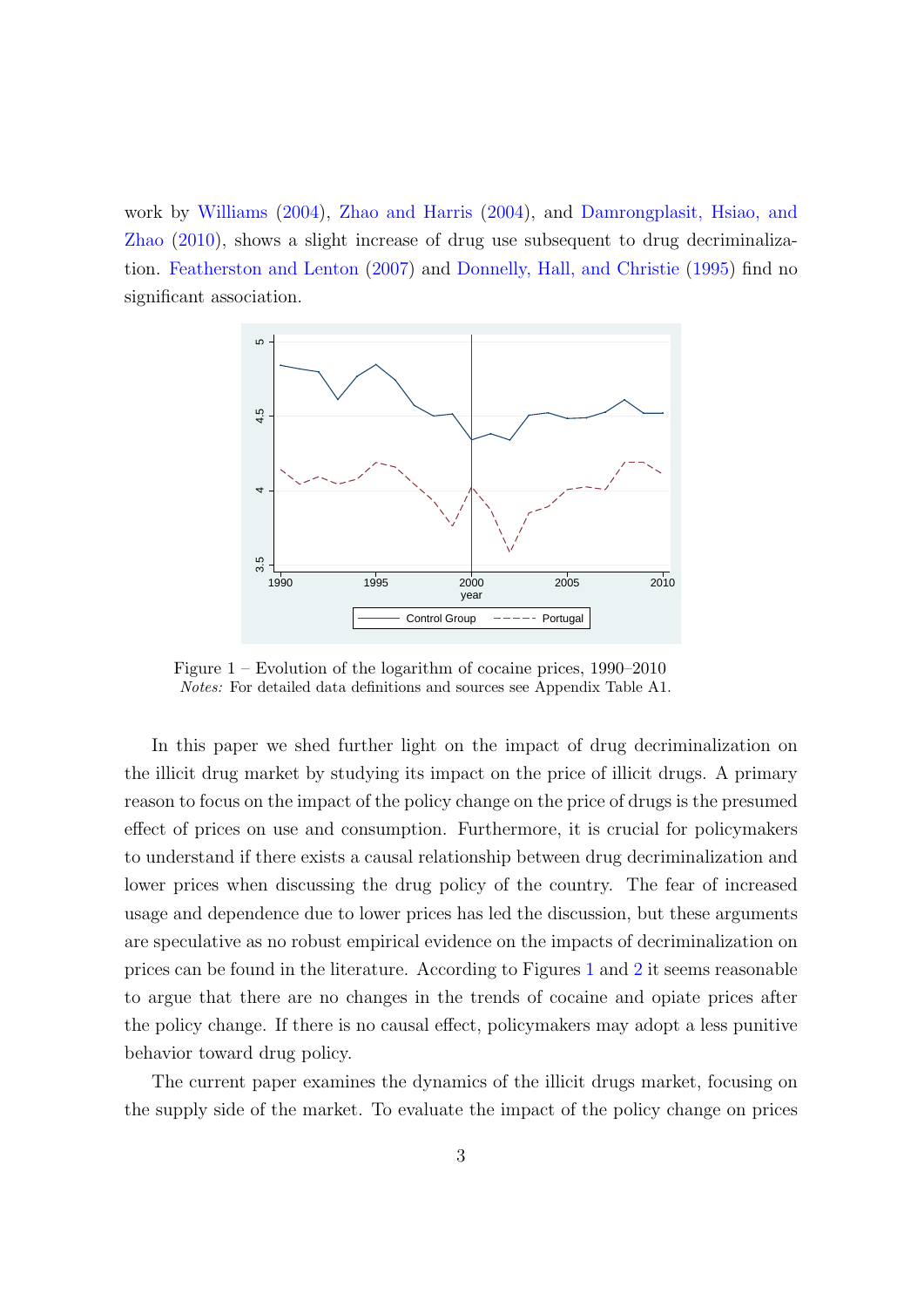<span id="page-6-0"></span>

Figure 2 – Evolution of the logarithm of opiates prices, 1990–2010 Notes: For detailed data definitions and sources see Appendix Table A1.

we follow two empirical approaches. The first is a standard difference-in-differences analysis that allows controlling for observed and unobserved heterogeneity and time effects. The second approach is the application of the Synthetic Control Method, which has the advantage of providing a systematic way of constructing a comparison group that best resembles the characteristics of the treated unit.

This paper is organized as follows: Section 2 presents related literature. Section 3 introduces a simple theoretical model. Section 4 describes the data and the empirical methodology and discusses the results. Section 5 concludes.

# 2 Related Literature

The discussion of policy toward illicit drugs commonly uses the metaphor of markets to explain the dynamics of use. Even though prices play a crucial role in the metaphor they have been overlooked in the empirical analysis and data collection. In fact, prices constitute a prominent indicator for understanding the effects of a policy change such as drug decriminalization. In fact, the sharp decline of the retail prices of hard drugs like cocaine and heroin in the last 20 years (see [Costa Storti and De Grawve](#page-24-3) [\(2009a\)](#page-24-3) and [Costa Storti and De Grawve](#page-24-4) [\(2009b\)](#page-24-4)) highlights the importance of studying the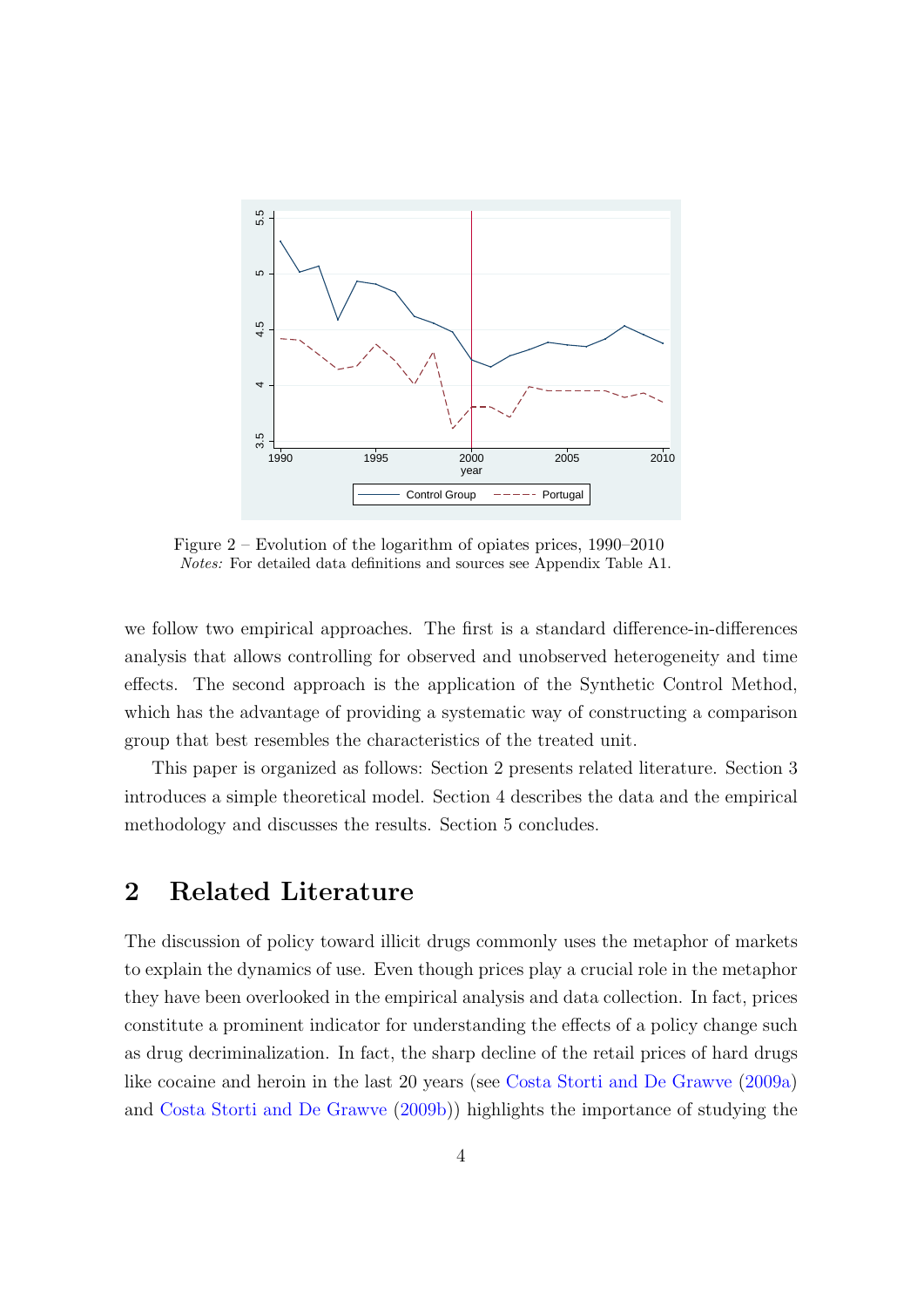mechanisms beyond public policies aimed at reducing the supply of illicit drugs.

[Becker and Murphy](#page-24-5) [\(1988\)](#page-24-5) present a model of rational addiction which implies that the consumption of addictive substances is likely to respond considerably to prices. Over the last decades some studies have focused on the price elasticity of demand of addictive licit substances, namely alcohol and tobacco. [Becker, Grossman, and](#page-24-6) [Murphy](#page-24-6) [\(1994\)](#page-24-6) find substantial elasticity of demand for cigarettes in the short and long run  $(-0.4$  and between  $-0.7$  and  $-0.8$ , respectively). Similar elasticities of demand for alcohol are reported by [Coate and Grossman](#page-24-7) [\(1988\)](#page-24-7).

Subsequently, this research was extended to the illicit drugs market. Economists have been focused on the price sensitivity of drug use, often using the prevalence as dependent variable. [VanOurs](#page-25-2) [\(1995\)](#page-25-2) uses data from the early twentieth century and estimates noticeable short- and long-run elasticities of demand for pre-World War II opium consumption in the Dutch East Indies  $(-0.7 \text{ and } -1.0, \text{ respectively}).$ [Caulkins](#page-24-8) [\(1995\)](#page-24-8) finds an elasticity of demand for cocaine between -1.5 and -2.0 for a very specific group of people, the arrestees. [Saffer and Chaloupka](#page-25-3) [\(1999\)](#page-25-3) find a price elasticity for the prevalence of heroin of -0.9 and for the prevalence of cocaine of -0.55. [Grossman and Chaloupka](#page-25-4) [\(1998\)](#page-25-4) find that cocaine consumption by American youth is very responsive to changes in its price. Also, the different legal approach to alcohol and marijuana is likely to explain different cocaine consumption among the U.S. states.

[DiNardo](#page-24-9) [\(1993\)](#page-24-9) investigates the relationship between law enforcement and the price of cocaine using U.S. data from the System to Retrieve Information from Drug Evidence (STRIDE) collected by the Drug Enforcement Agency (DEA) and finds no significant evidence supporting the hypothesis that increased law enforcement is associated with higher prices and, therefore, with lower consumption of illegal drugs. [Poret](#page-25-5) [\(2003\)](#page-25-5) constructs a model of a vertically organized distribution of illicit drugs to show that the results of stronger law enforcement can be opposite to the desired ones, namely, the decrease in consumption of illicit drugs. This model helps to explain the failure of the "war on drugs" declared in the U.S. in the 1980s. This tougher law enforcement was not associated with either reduced supply or lower prices. According to [Reuter](#page-25-6) [\(1997\)](#page-25-6), "this failure of cocaine and heroin prices to rise with tougher enforcement is a major analytic and policy puzzle".

Concerning the Portuguese decriminalization of illicit drugs, [Hughes and Stevens](#page-25-7)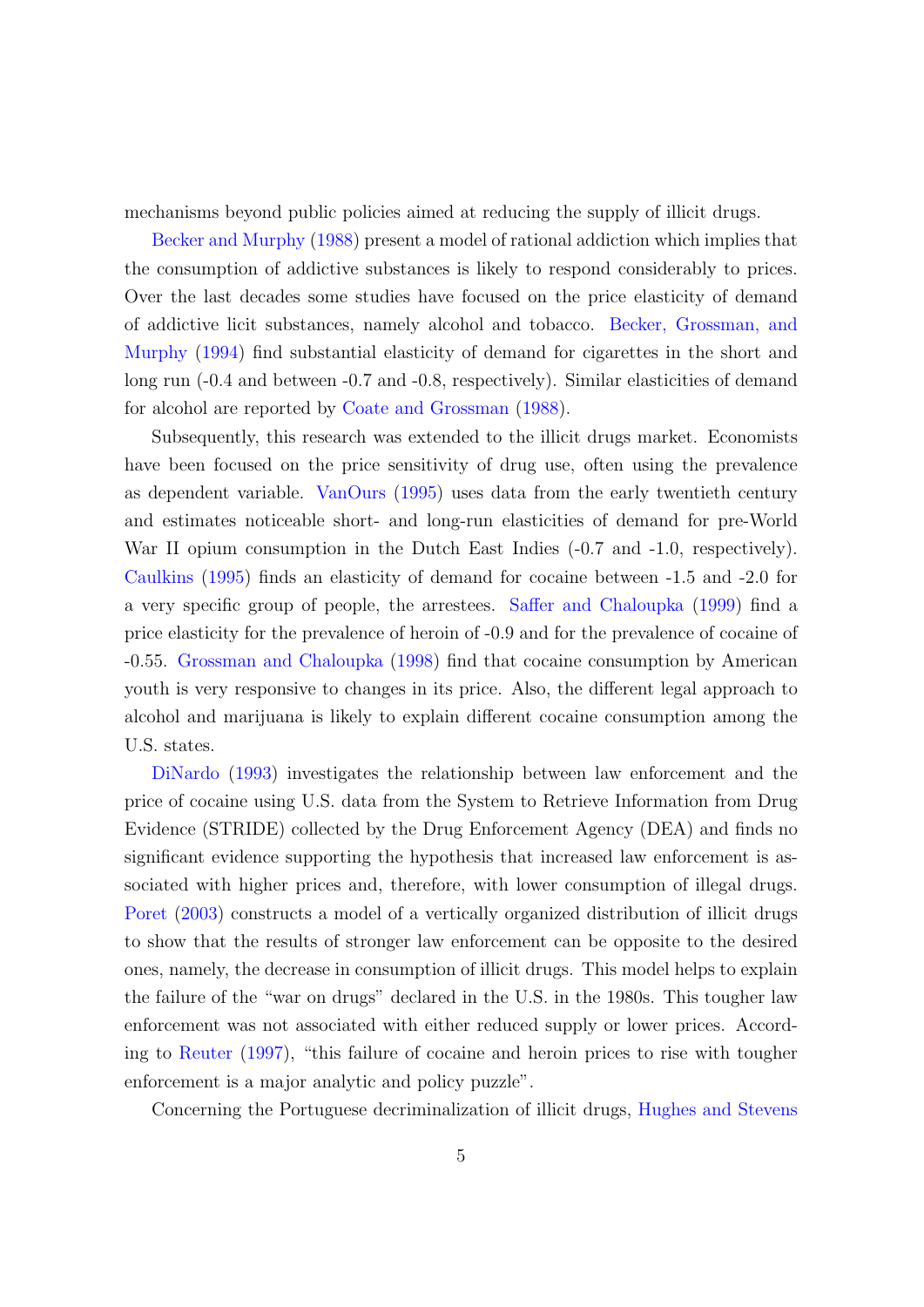[\(2010\)](#page-25-7) advocate that it did not lead to higher drug use but did help to reduce the number of drug-related injuries, drug usage, and the criminal justice burden and costs. [Greenwald](#page-25-8) [\(2009\)](#page-25-8) suggests that the new Portuguese drug policy has been "a resounding success". The data show that drug usage, the number of drug-related deaths, and the number of HIV and AIDS infected individuals among drug addicts decreased substantially in the post-decriminalization period. Meanwhile, a great deal of financial resources were allocated to treatment and prevention through the Commissions for Dissuasion of Drug Addiction. [Tavares and Portugal](#page-25-9) [\(2012\)](#page-25-9) find that the Portuguese decriminalization of drugs contributed to improve drug-related outcomes, namely, the number of offenses and drug-related deaths.

[Becker and Murphy](#page-24-10) [\(2013\)](#page-24-10) argue that an alternative to the "war on drugs" policy declared by the U.S. is to follow Portugal's lead and decriminalize drug use while maintaining drug trafficking illegal. The decriminalization of drug use would reduce U.S. prison population since drug users cannot be criminally punished while promoting treatment of drug addicts.

The literature examines the trends in relevant outcome variables before and after the policy change and extends the analysis to countries with comparable characteristics. However, further empirical analysis is crucial to understand the degree of success of the Portuguese drug decriminalization. The current study introduces two main novelties in the analysis of this topic. To the best of our knowledge this is the first study that focuses on the supply side of the illicit drug market and attempts to accurately investigate a causal relationship between drug decriminalization and the evolution of drug prices. Second, we use a difference-in-differences model with additional control variables that allows us to account for unobserved country-specific characteristics and time effects.

### 3 An accounting framework

We start by presenting a simple theoretical model that helps to better understand the estimation strategy we follow in this study. [DiNardo](#page-24-9) [\(1993\)](#page-24-9) develops a theoretical model to study the relationship between law enforcement and the price and use of cocaine. In this section we closely follow the model formulated in his study.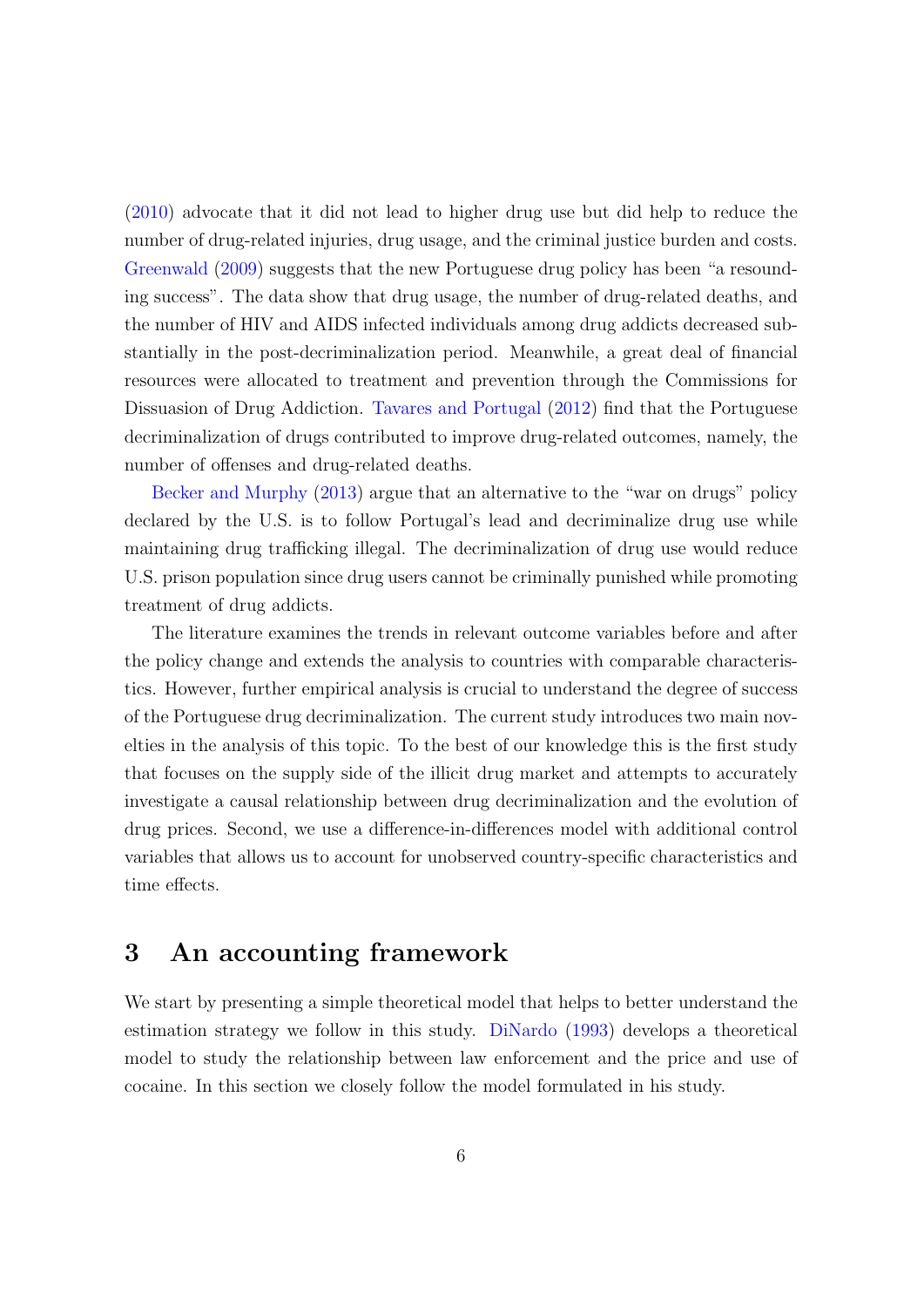Consider the following demand function for illicit drugs in country  $i$  at time  $t$ ,

<span id="page-9-2"></span>
$$
q_{it}^d = \beta \log(p) + \phi Z \tag{1}
$$

where  $q_{it}^{d}$  represents the demanded quantity of illicit drugs,  $log(p)$  is the logarithm of the price of illicit drugs, and Z includes other factors that may also influence the demand for illicit drugs. According to the rational addiction theory proposed by [Becker and Murphy](#page-24-5) [\(1988\)](#page-24-5) the coefficient  $\beta$  should be negative, as it measures the response of the demand of illicit drugs to changes in prices.

The supply function can be written in an analogous fashion

<span id="page-9-0"></span>
$$
q_{it}^s = \gamma \log(p) + \delta X \tag{2}
$$

where  $q_{it}^s$  represents the supplied quantity of illicit drugs and X is a vector of potential covariates influencing the supply of illicit drugs. Therefore, X includes the policy change, which is the variable of primary interest in our study. Since we expect the quantity of supply to increase when prices increase, the coefficient  $\gamma$  is expected to be positive. As mentioned above, one of the main speculative arguments against policy changes associated with liberalization of illicit drugs is the increased consumption triggered by lower prices. Therefore, decreased law enforcement would be associated with lower prices and higher consumption, and the coefficient  $\delta$  on [\(2\)](#page-9-0) should be positive.

The equilibrium in the illicit drugs market is described by the following condition

<span id="page-9-3"></span>
$$
q_{it}^d = q_{it}^s. \tag{3}
$$

For simplicity of exposition we assume that X is a single factor and  $\phi = 0$  as exclusion restriction, meaning that the impact of the policy change on the demand for illicit drugs works mainly through its impact on the supply of illicit drugs. This is consistent with the hypothesis that the impact of the policy change on the illicit drugs market is primarily related with its impact on the prices and availability of drugs.

Solving [\(2\)](#page-9-0) for the logarithm of prices we obtain

<span id="page-9-1"></span>
$$
\log(p) = \frac{-\delta}{\gamma} X + \frac{1}{\gamma} q_{it}^s. \tag{4}
$$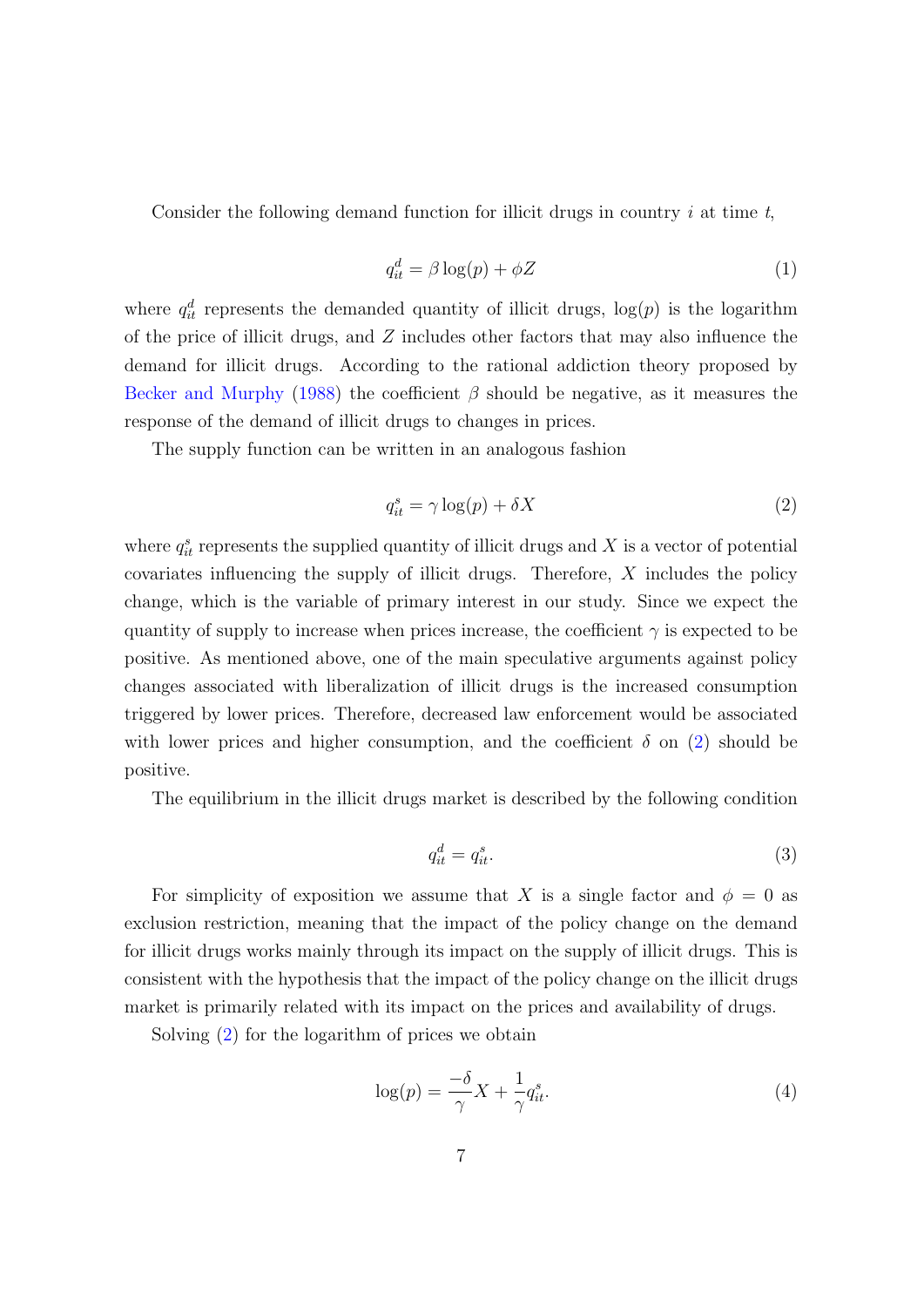If we substitute  $(4)$  back into  $(1)$ , using  $(3)$ , we obtain the reduced form equations:

$$
q = \frac{-\delta\beta}{\gamma - \beta}X = \Pi_q X\tag{5}
$$

<span id="page-10-0"></span>
$$
\log(p) = \frac{-\delta}{\gamma - \beta} X = \Pi_p X. \tag{6}
$$

According to the main arguments in the theoretical studies on the impact of softer drug enforcement on prices and quantities, the reduced form coefficient on  $X$ ,  $\Pi_q$ , is expected to be positive since  $\beta < 0$ ,  $\gamma > 0$ , and  $\delta > 0$ . Decreased law enforcement is associated with greater availability of drugs and reduced prices, which leads to higher illicit drugs use. Therefore, illicit drugs use is hypothesized to be positively associated with the policy change.

We can interpret  $(6)$  similarly. According to the above intuitive explanation, the policy change would contribute to increase the availability of illicit drugs and to decrease its price. The reduced form coefficient on  $X$ ,  $\Pi_p$ , is expected to be negative if the hypothesis underlying the discussion on illicit drugs liberalization policies is empiric-evidence based.

In this study we perform a partial equilibrium analysis based on the reduced-form equations. We focus on the effects of the policy change that occurred in Portugal in 2001 on prices.

# 4 Empirical Methodology and Data

#### 4.1 Data Description

We use a panel of 16 countries, including 15 European Union countries plus Norway, for the period between 1990 and 2010. We consider 2010 as the treatment year since, even though the decriminalization of use and possession of illicit drugs in Portugal entered into force on 1 July 2001, authorities started to apply the recommendations proposed by the National Strategy for the Fight Against Drugs before the legislative change. Therefore, we have 10 periods in the pre-treatment period and 11 periods in the post-treatment period. We study the impact of drug decriminalization on the retail prices of opiates and cocaine.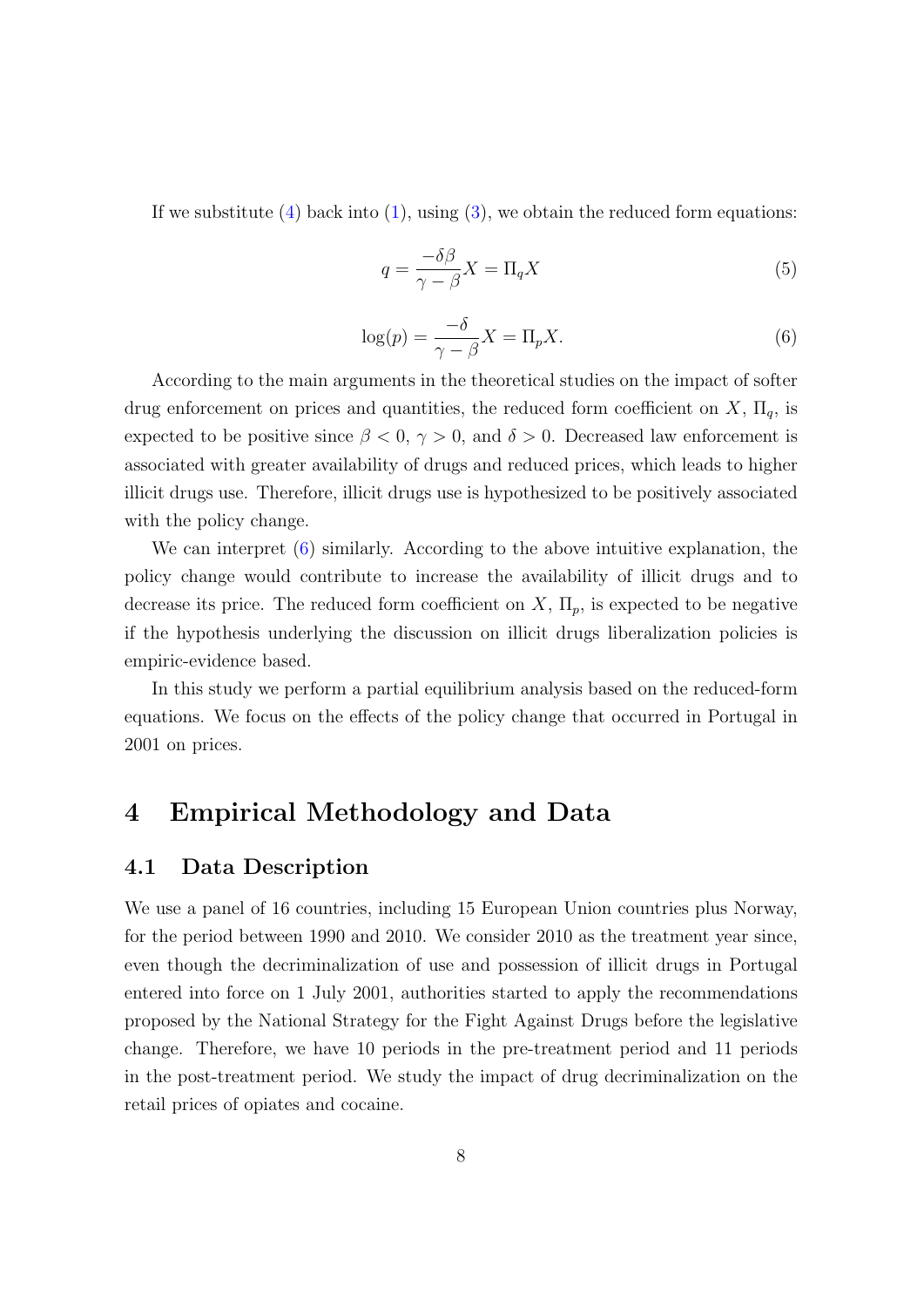The illegal nature of the illicit drugs market explains the scarce data available and the difficulty in understanding how data were collected and how reliable they are. The information on prices was obtained from the United Nations World Drug Report (2012) and refers to the retail prices (street prices) measured in US\$ per gram. The data source for drug prices for the European countries is the Annual Reports Questionnaire developed by the Commission on Narcotic Drugs and is complemented with information from the European Monitoring Center for Drugs and Drug Addiction (EMCDDA) and Europol. The EMCDDA data on prices come from different sources (police sources and surveys among drug users) and as a result, caution is required when using the data since the cross-country comparability may be compromised.

We follow [Abadie, Diamond, and Hainmueller](#page-24-11) [\(2010\)](#page-24-11) and include a set of control variables used to characterize the demographic, social, and economic environments of a country. The control variables used in the analysis are the (logarithm of) GDP per capita, the proportion of population aged from 15 to 24 years old, alcohol consumption, and the (logarithm of) number of seizures. The first two variables are intended to characterize the economic context, whereas the third is used to measure the importance of young population in the population structure. Alcohol consumption is also included in the estimation since it is sometimes referred to as a substitute for drug use and is often associated with drug environments. The control variable pertaining to seizures is understood as an indicator of the size of market supply.

A detailed description of the variables and sources is in Appendix Table A1.

#### 4.2 Difference-in-Differences Estimator

The empirical model that we use to analyze the impact of drug decriminalization on illicit drugs prices is a difference-in-differences (DID) model with controls for country observed and unobserved heterogeneity and for time effects that are assumed in the baseline model to be common across countries.

Consider the following model specifications:

<span id="page-11-0"></span>
$$
\log y_{it} = \alpha_i + \lambda t + \beta \text{Port}_i + \gamma \text{DU}_t + \delta \text{Port}_i * \text{After}_t + \mathbf{x}'_{it} \beta + \varepsilon_{it} \tag{7}
$$

and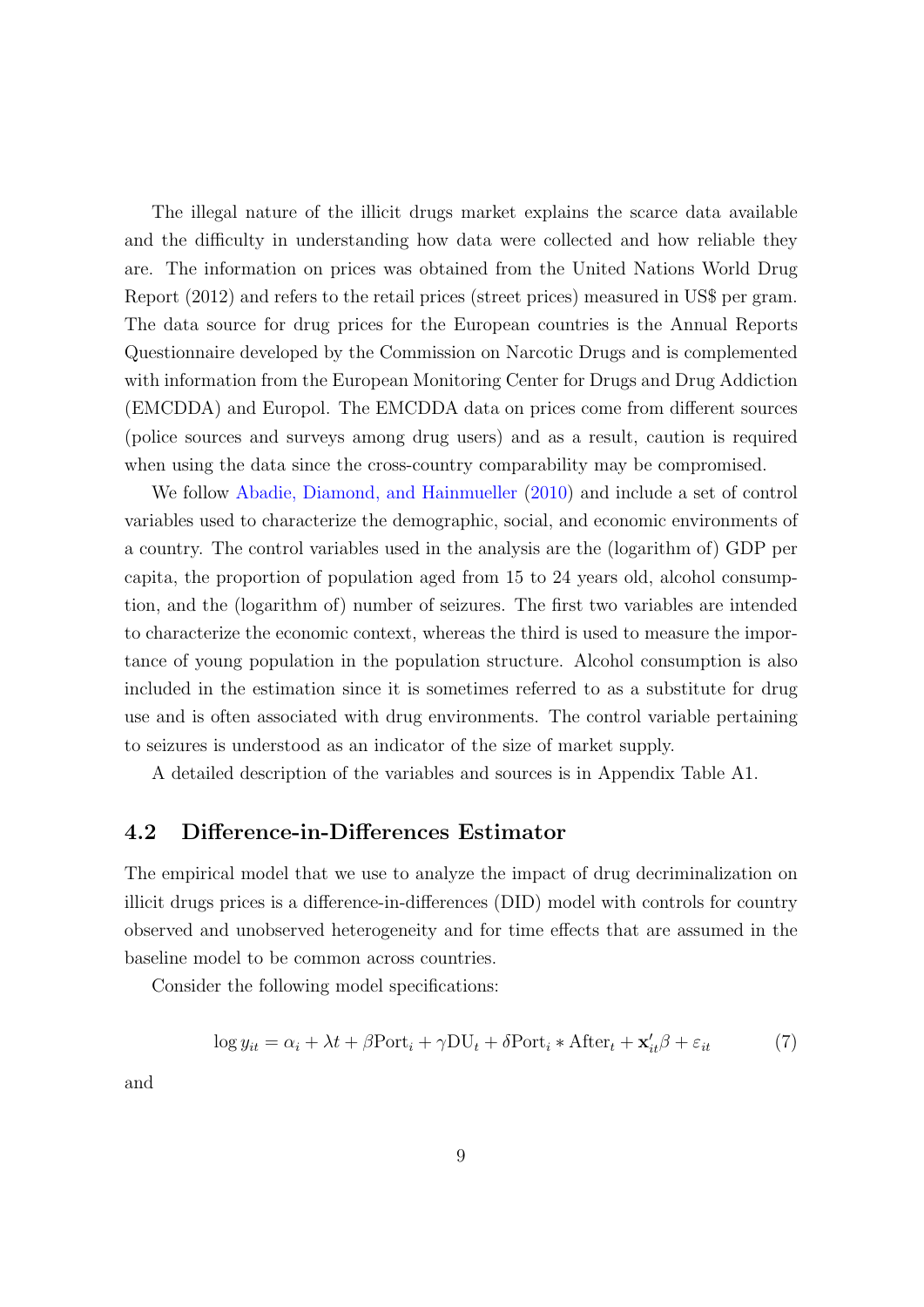<span id="page-12-0"></span>
$$
\log y_{it} = \alpha_i + \lambda t + \beta \text{Port}_i + \gamma \text{DT}_t + \delta \text{Port}_i * \text{Splite}_t + \mathbf{x}'_{it} \beta + \varepsilon_{it}
$$
(8)

where  $i=1,\ldots,N$  designates each country in the sample and the subscript t designates time. Port<sub>i</sub> is an indicator variable for the treatment group, Portugal, and After<sub>t</sub> is a dummy variable for time equal to one in the post-treatment period. The variable Spline<sub>t</sub> is defined as equal to zero in the pre-treatment period and equal to  $(t-1999)$  in the post-treatment period. The parameter  $\delta$  is the one of main interest and measures the treatment effect. The dependent variable  $\ln y_{it}$  represents two possible outcomes: (the logarithm of) opiates and cocaine prices. The vector  $\mathbf{x}_{it}$  comprehends a set of time-varying observable individual characteristics and  $\beta$  is a vector of coefficients. The term  $\alpha_i$  denotes a full set of country dummy variables, t is a linear time trend and  $\varepsilon_{it}$  is a zero mean disturbance term capturing all other omitted factors.

The model specification formulated in [\(7\)](#page-11-0) accounts for a level shift in the price of drugs implied by the drug decriminalization policy while the model in [\(8\)](#page-12-0) seeks to detect whether there was a shift in the slope of the price series.

Estimation of the model presented above can be done using standard estimation methods to deal with the presence of individual-specific effects. [Wooldridge](#page-25-10) [\(2002\)](#page-25-10) suggests estimation of this model applying the within estimator, provided that the policy change is strictly exogenous.

One of the most common problems associated with the difference-in-differences estimation is the presence of an individual-specific time trend, so that the treatment and the control groups follow different time trends. If that is the case, the differencein-differences estimator can be biased. According to the series plotted in Figures [1](#page-5-0) and [2](#page-6-0) it seems reasonable to assume that there are no systematic differences in the time trends between the two groups in the pre-treatment period. In order to fully account for the possibility of unobserved temporary individual-specific effects we estimate our baseline model using country-specific time trends. In this case, the estimated models are given by the following equations:

$$
\log y_{it} = \alpha_i + \lambda_i t + \beta \text{Port}_i + \gamma \text{After}_t + \delta \text{Port}_i * \text{After}_t + \mathbf{x}'_{it} \beta + \varepsilon_{it} \tag{9}
$$

and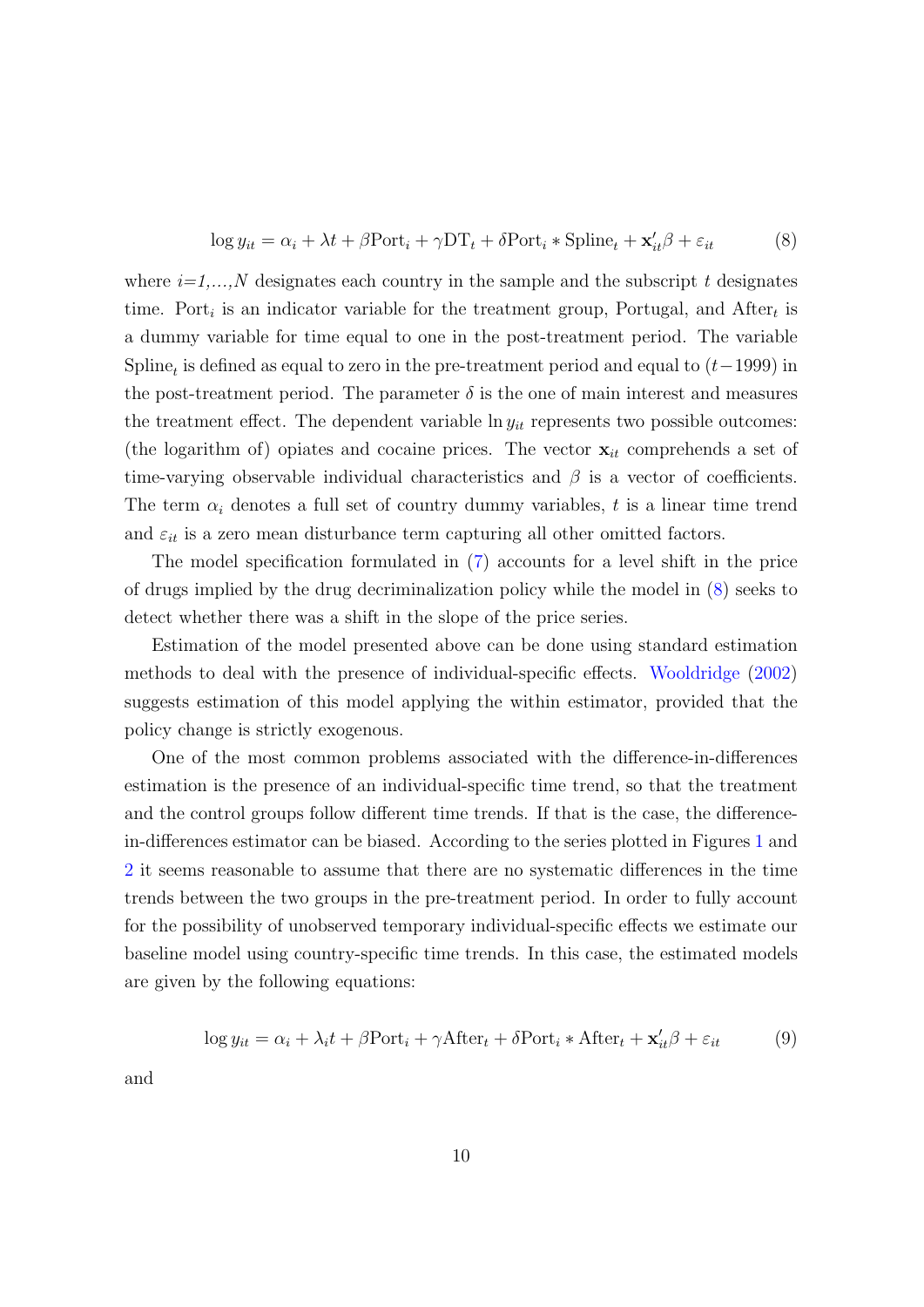$$
\log y_{it} = \alpha_i + \lambda_i t + \beta \text{Port}_i + \gamma \text{Splite}_t + \delta \text{Port}_i * \text{Splite}_t + \mathbf{x}'_{it} \beta + \varepsilon_{it} \tag{10}
$$

where  $\lambda_i$  represents a country-specific time trend.

#### 4.2.1 Results

The estimation results based on the model specifications defined in equations [\(7\)](#page-11-0) and [\(8\)](#page-12-0) are reported in Tables [1](#page-14-0) and [2.](#page-15-0) The former presents the results concerning the prices of opiates and the latter the prices of cocaine. All columns report fixed-effects estimates controlling for differential trends. Columns  $(1), (2),$  and  $(3)$  report fixedeffects estimates using a common time trend while the estimates in columns (4) and (5) were obtained considering a country-specific time trend.

According to the estimates in columns (1) and (2) in Table [1](#page-14-0) we can conclude that the treatment effect, measured by the parameter  $\delta$ , is positive and statistically significant, meaning that the prices of opiates are higher in Portugal than they would be in the absence of the drug decriminalization policy. Given the results in column (2), prices of opiates in Portugal are on average 38.2% higher than they would be in the absence of the policy change, keeping all other factors constant. The estimates reported in columns (3), (4), and (5) regarding the impact of the drug decriminalization policy on the price of opiates suggest that the treatment effect is positive but not statistically significant. We find no evidence for a slope change in the trend of the prices of opiates.

Concerning the impact of the policy change on the price of cocaine, the results in columns  $(1), (2),$  $(1), (2),$  $(1), (2),$  and  $(3)$  of Table 2 suggest that the treatment effect is positive and statistically significant. Again, if anything, the drug decriminalization policy contributed to higher prices.

These results suggest that the treatment effect is positive meaning that the prices of opiates and cocaine were higher than they would have been in the absence of the policy change and contrast with the common fear regarding lower prices characterizing the debates about drug deregulation. They show that in the case of Portugal, systematic differences can be found in the prices of opiates and cocaine.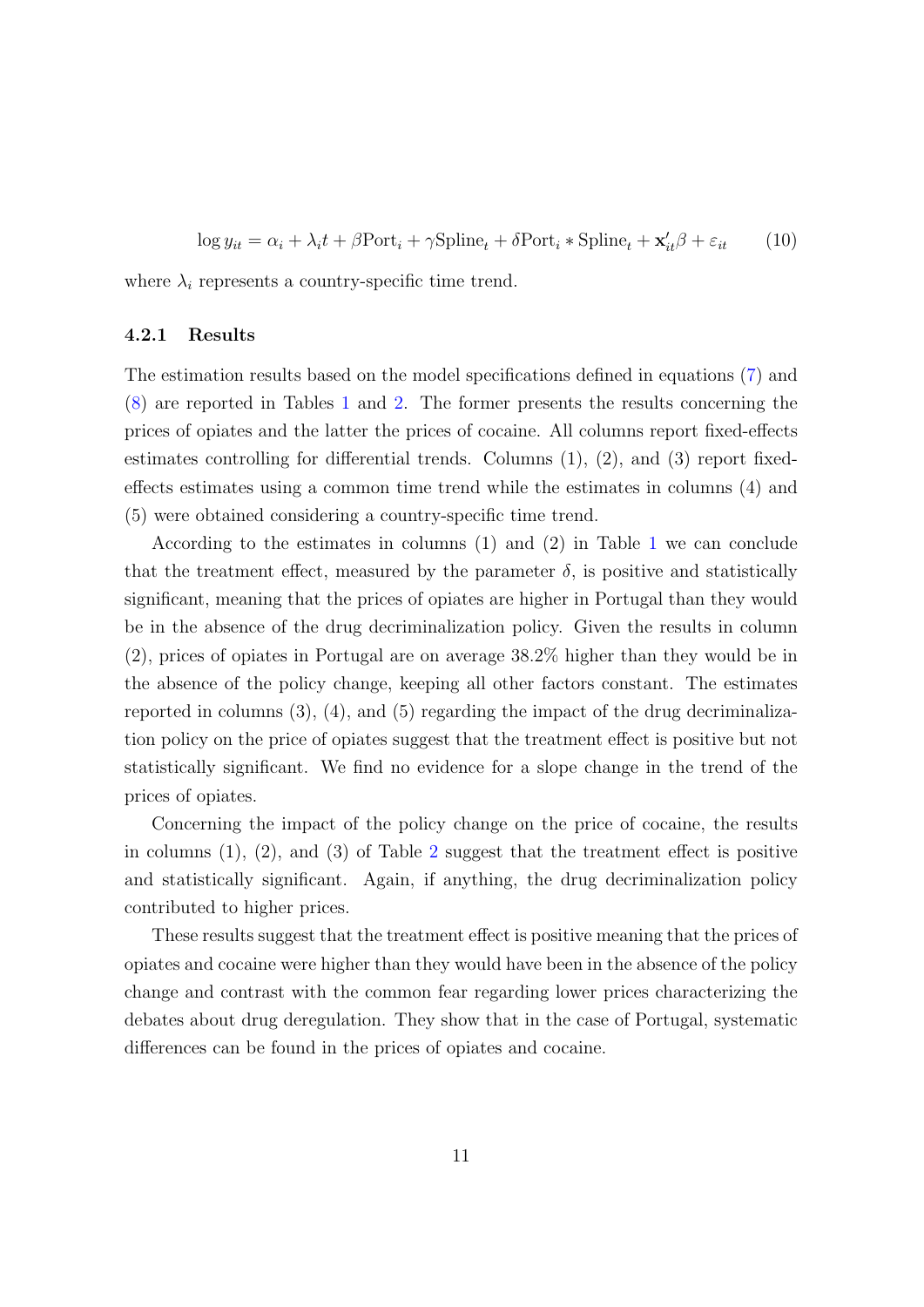|                             | Prices of Opiates     |                       |                       |                        |                       |
|-----------------------------|-----------------------|-----------------------|-----------------------|------------------------|-----------------------|
|                             | (1)                   | (2)                   | (3)                   | (4)                    | (5)                   |
| After                       | $-0.240**$<br>(0.086) | $-0.288**$<br>(0.117) |                       |                        |                       |
| After*Port                  | $0.191**$<br>(0.068)  | $0.382**$<br>(0.149)  |                       | 0.136<br>(0.090)       |                       |
| Spline                      |                       |                       | $0.095***$<br>(0.019) |                        |                       |
| Spline*Port                 |                       |                       | 0.034<br>(0.020)      |                        | 0.029<br>(0.048)      |
| Alcohol Consumption         |                       | 0.057<br>(0.041)      | 0.0009<br>(0.035)     | 0.031<br>(0.078)       | 0.026<br>(0.082)      |
| Young Population            |                       | 0.063<br>(0.040)      | 0.032<br>(0.036)      | $0.109*$<br>(0.061)    | 0.112<br>(0.066)      |
| Log GDP per capita          |                       | $-1.667*$<br>(0.846)  | $-1.045$<br>(0.671)   | $-4.241***$<br>(1.250) | $-4.058**$<br>(1.389) |
| Log Heroin Seizures         |                       | $-0.025$<br>(0.038)   | 0.043<br>(0.030)      | $-0.009$<br>(0.050)    | $-0.009$<br>(0.051)   |
| Observations                | 285                   | 248                   | 248                   | 248                    | 248                   |
| Adjusted $R^2$              | 0.348                 | 0.381                 | 0.426                 | 0.469                  | 0.469                 |
| Common Time Trend           | Yes                   | Yes                   | Yes                   | N <sub>o</sub>         | N <sub>o</sub>        |
| Country-Specific Time Trend | N <sub>o</sub>        | N <sub>o</sub>        | N <sub>o</sub>        | Yes                    | Yes                   |
| Country Dummies             | Yes                   | Yes                   | Yes                   | Yes                    | Yes                   |

<span id="page-14-0"></span>Table 1 – Effect of drug decriminalization on prices of opiates

Notes: The dependent variable is the logarithm of opiates prices. The sampling period goes from 1990 to 2010. The variables alcohol consumption, percentage of young population, (logarithm of) number of drug seizures, and (logarithm of) GDP per capita are introduced as control variables in columns  $(2)$ ,  $(3)$ ,  $(4)$ , and  $(5)$ . A common time trend is included in columns  $(1)$ ,  $(2)$ , and  $(3)$ and a country-specific time trend is considered in columns (4) and (5). Fixed effects estimates with robust standard errors clustered at country level in parentheses.  $*p < 0.1, **p < 0.05$ , \*\*\* $p < 0.01$ . Detailed data definitions and sources given in the appendix.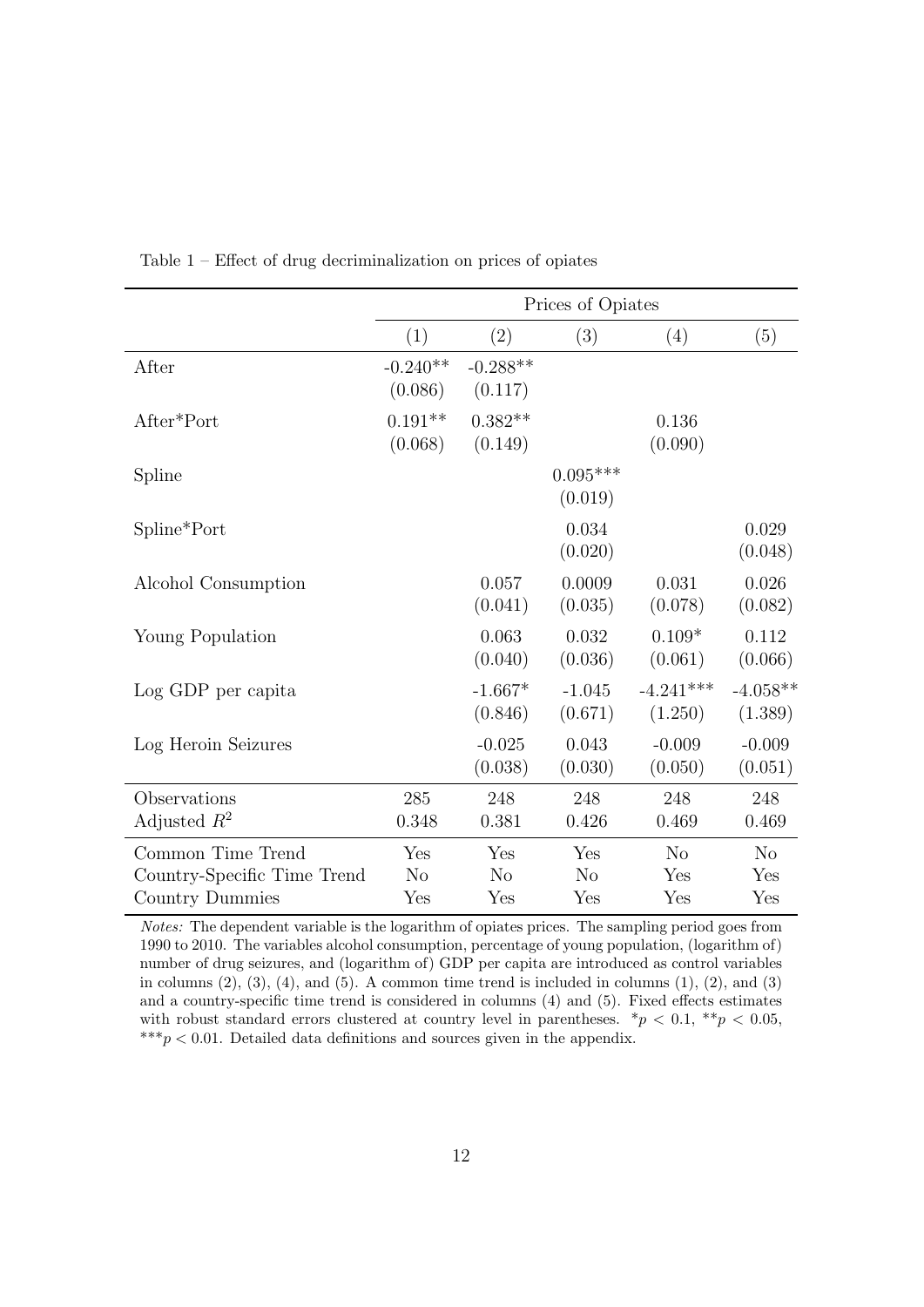|                             | Prices of Cocaine      |                        |                       |                      |                     |
|-----------------------------|------------------------|------------------------|-----------------------|----------------------|---------------------|
|                             | (1)                    | (2)                    | (3)                   | (4)                  | (5)                 |
| After                       | $-0.166***$<br>(0.031) | $-0.160***$<br>(0.036) |                       |                      |                     |
| After*Port                  | $0.125***$<br>(0.028)  | $0.253***$<br>(0.070)  |                       | 0.066<br>(0.045)     |                     |
| Spline                      |                        |                        | $0.052***$<br>(0.017) |                      |                     |
| Spline*Port                 |                        |                        | $0.021*$<br>(0.011)   |                      | 0.033<br>(0.027)    |
| Alcohol Consumption         |                        | $0.056**$<br>(0.023)   | $0.016\,$<br>(0.018)  | $0.076*$<br>(0.036)  | $0.071*$<br>(0.038) |
| Young Population            |                        | $-0.003$<br>(0.026)    | $-0.015$<br>(0.024)   | 0.054<br>(0.040)     | 0.058<br>(0.038)    |
| Log GDP per capita          |                        | $-1.272**$<br>(0.551)  | $-0.796*$<br>(0.407)  | $-1.281*$<br>(0.689) | $-1.097$<br>(0.735) |
| Log Cocaine Seizures        |                        | $0.045**$<br>(0.019)   | $0.064***$<br>(0.021) | 0.057<br>(0.035)     | 0.059<br>(0.037)    |
| Observations                | 285                    | 245                    | 245                   | 245                  | 245                 |
| Adjusted $R^2$              | 0.258                  | 0.364                  | 0.419                 | 0.437                | 0.439               |
| Common Time Trend           | Yes                    | Yes                    | Yes                   | N <sub>o</sub>       | N <sub>o</sub>      |
| Country-Specific Time Trend | N <sub>o</sub>         | N <sub>o</sub>         | N <sub>o</sub>        | Yes                  | Yes                 |
| Country Dummies             | Yes                    | Yes                    | Yes                   | Yes                  | Yes                 |

<span id="page-15-0"></span>Table 2 – Effect of drug decriminalization on prices of cocaine

Notes: The dependent variable is the logarithm of cocaine prices. The sampling period goes from 1990 to 2010. The variables alcohol consumption, percentage of young population, (logarithm of) number of drug seizures, and (logarithm of) GDP per capita are introduced as control variables in columns  $(2)$ ,  $(3)$ ,  $(4)$ , and  $(5)$ . A common time trend is included in columns  $(1)$ ,  $(2)$ , and  $(3)$ and a country-specific time trend is considered in columns (4) and (5). Fixed effects estimates with robust standard errors clustered at country level in parentheses.  $*p < 0.1$ ,  $**p < 0.05$ , \*\*\* $p < 0.01$ . Detailed data definitions and sources given in the appendix.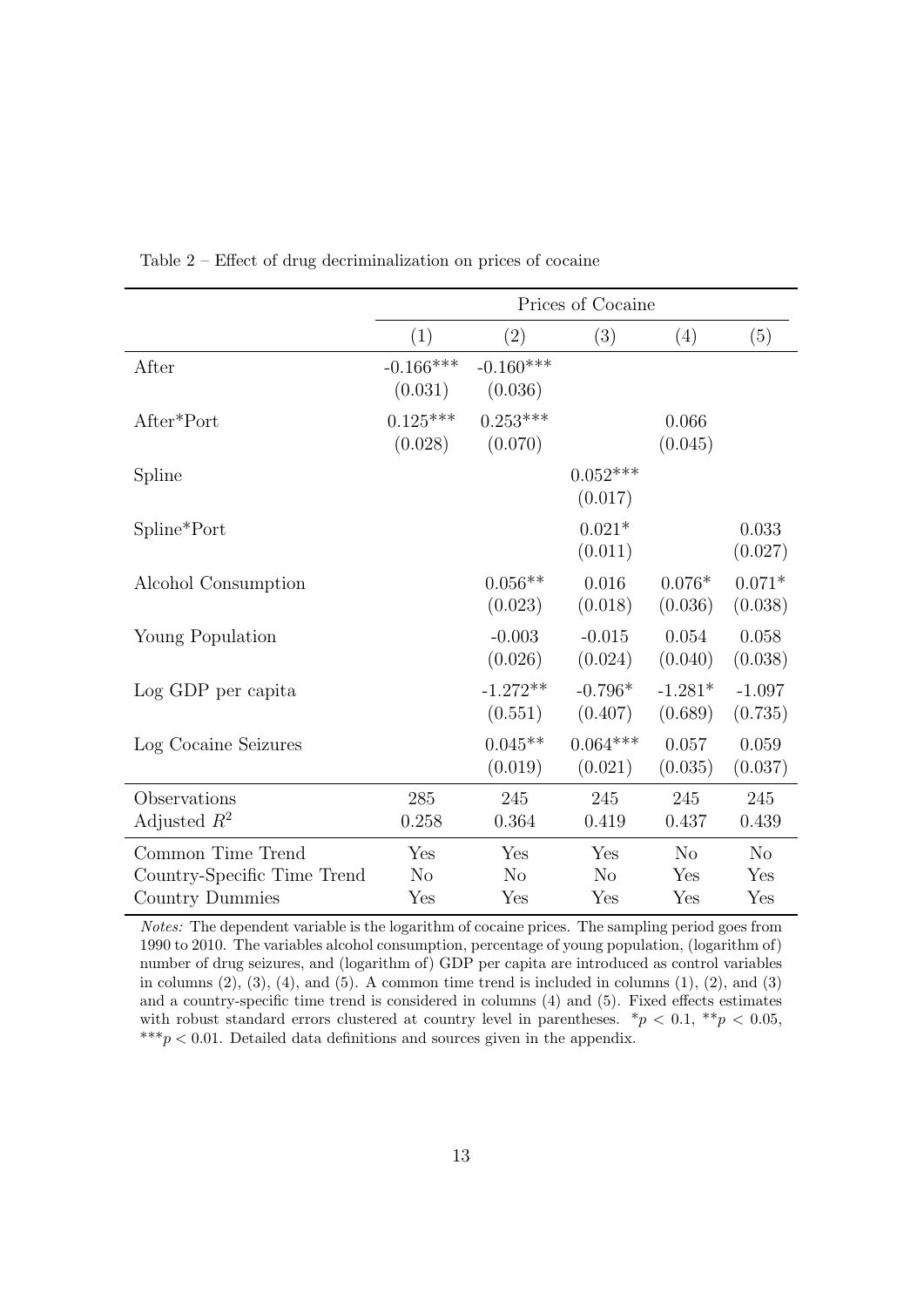#### 4.3 Synthetic Control Method

In this section we apply the synthetic control method (SCM) proposed by [Abadie and](#page-24-12) [Gardeazabal](#page-24-12) [\(2003\)](#page-24-12) and [Abadie, Diamond, and Hainmueller](#page-24-11) [\(2010\)](#page-24-11). This method allows for the construction of a "synthetic" control region, which is a convex combination of countries that best resemble the relevant economic and social characteristics of Portugal before the implementation of the drug decriminalization policy in 2001. It is then possible to compare the evolution of prices of cocaine and opiates between Portugal and the "counterfactual" Portugal.

This comparative case study method addresses the problem of subjective comparison group selection by using a data-driven procedure to construct suitable comparison groups. The comparison group will be a weighted combination of the potential comparison countries obtained using observable and measurable characteristics. According to this method, the characteristics of the treated unit before the treatment period can be better approximated by a combination of comparison units than by any comparison unit alone.

An important advantage of the SCM relative to the standard difference-in-differences estimation method is that it accommodates the possibility of time-varying unobservable heterogeneity. Also, the SCM makes explicit the relative contribution of each potential comparison country to the counterfactual of interest, and the similarities between the country of interest and the set of available control countries.

#### 4.3.1 How to construct the synthetic control group

To summarize the SCM we closely follow [Abadie, Diamond, and Hainmueller](#page-24-13) [\(2012\)](#page-24-13). Let J denote the number of available control units comprising the "donor pool" and consider, without loss of generality, that only one unit is exposed to treatment, so that we have a sample of  $J+1$  units. Assume that the dataset is a balanced panel spanning  $T$  time periods and that the sample includes  $T_0$  pre-intervention periods and  $T_1$  post-intervention periods, with  $T_0 + T_1 = T$ .

Then the synthetic group is defined as a weighted average of the available units in the donor pool. Consider a  $(J \times 1)$  vector of weights  $W = (w_2, ..., w_{J+1})'$ , such that  $0 \geq w_j \geq 1$  for  $j = 2, ..., J$  and  $w_2 + ... + w_{J+1} = 1$ . Each vector **W** represents a potential synthetic control for the treated unit. The authors propose to choose the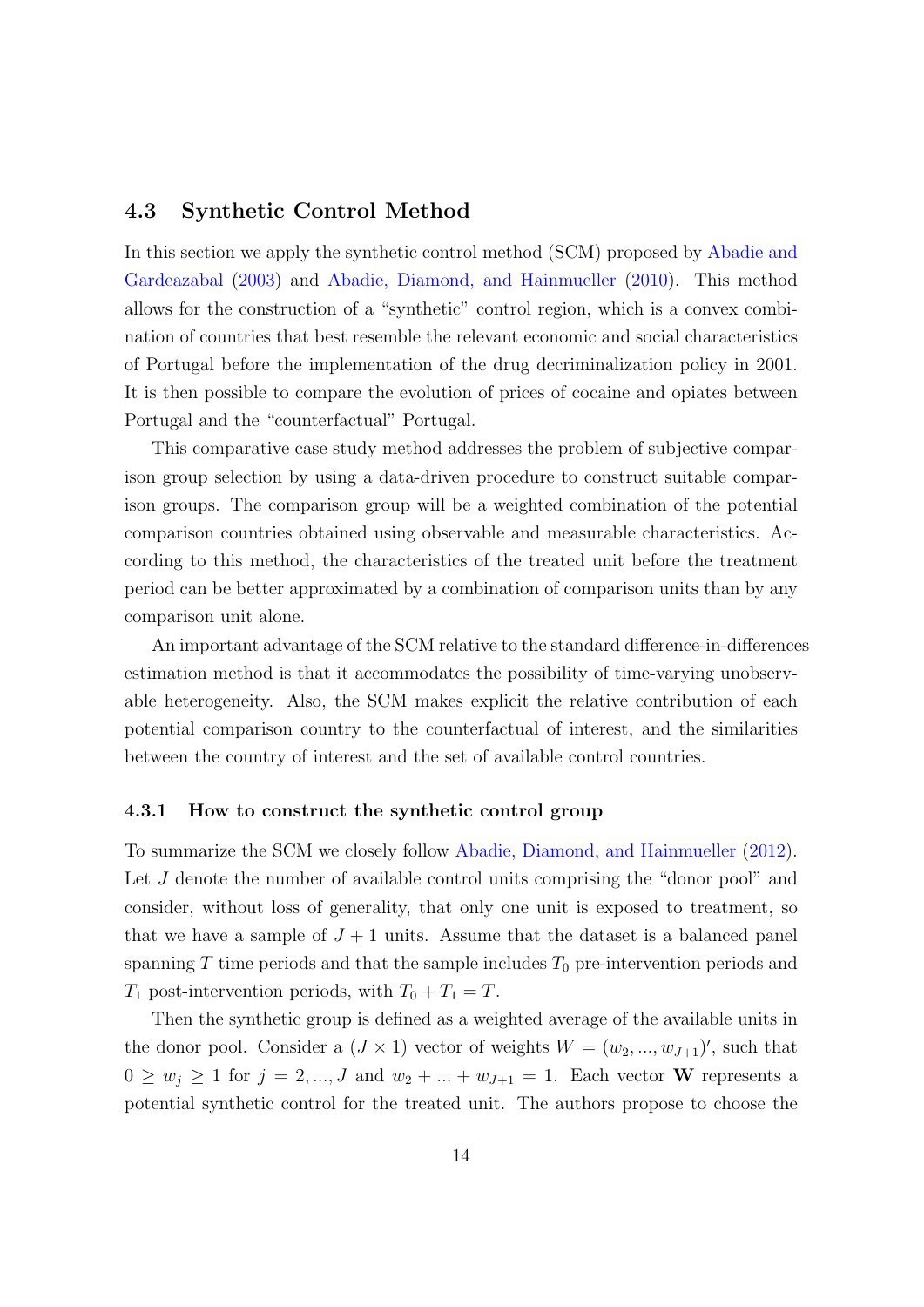value of W based on the observation of the characteristics of the treated unit that are best approximated by the characteristics of the synthetic control. Let  $X_1$  be a  $(k \times 1)$  vector of pre-treatment characteristics k for the treated unit, and let  $X_0$  be the  $(k \times J)$  matrix with the values of the same k variables for the J control units in the donor pool. Then, the vector  $X_1 - X_0W$  summarizes the differences between the pre-intervention characteristics of the treated unit and the synthetic control, and W<sup>∗</sup> is chosen to minimize this difference<sup>[2](#page-17-0)</sup>.

Let  $Y_{jt}$  denote the outcome of unit j at time t,  $Y_1$  the  $(T_1 \times 1)$  vector of posttreatment information for the treated unit, that is  $(Y_{1T_0+1},..., Y_{1T})'$ , and  $Y_0$  the  $(T_1 \times J)$ matrix that contains the post-intervention values for the control units. The SCM aims to estimate the effect of the treatment  $Y_1 - Y_0W^*$ , that is, the difference between the post-intervention outcomes between the treated unit and the synthetic control. Then, for  $t \in \{T_{0+1},...,T\}$  the SCM estimator:

$$
Y_{1T} - \sum_{j=2}^{J+1} w_j^* Y_{jt} \tag{11}
$$

gives the treatment effect as a difference between the outcome for the treated unit and the outcome for the synthetic control obtained as a convex combination of units in the donor pool.

[Abadie and Gardeazabal](#page-24-12) [\(2003\)](#page-24-12) argue that this factor model allows controlling for time-varying unobserved heterogeneity affecting either the outcome of interest or the effect of the determinants on the outcome of interest. The reasoning goes as follows: if the synthetic control unit is able to closely resemble the behavior of the treatment unit in the period before the intervention, then differences in the outcome variable between the treatment unit and the synthetic control unit after the treatment can be interpreted as a result of the treatment itself.

#### 4.3.2 Results

The outcomes of interest are the prices of opiates and cocaine. The predictors of illicit drugs prices considered in the analysis for Portugal and the 14 potential control

<span id="page-17-0"></span><sup>2</sup>A more formal and detailed description can be found in [Abadie and Gardeazabal](#page-24-12) [\(2003\)](#page-24-12) and [Abadie, Diamond, and Hainmueller](#page-24-11) [\(2010\)](#page-24-11).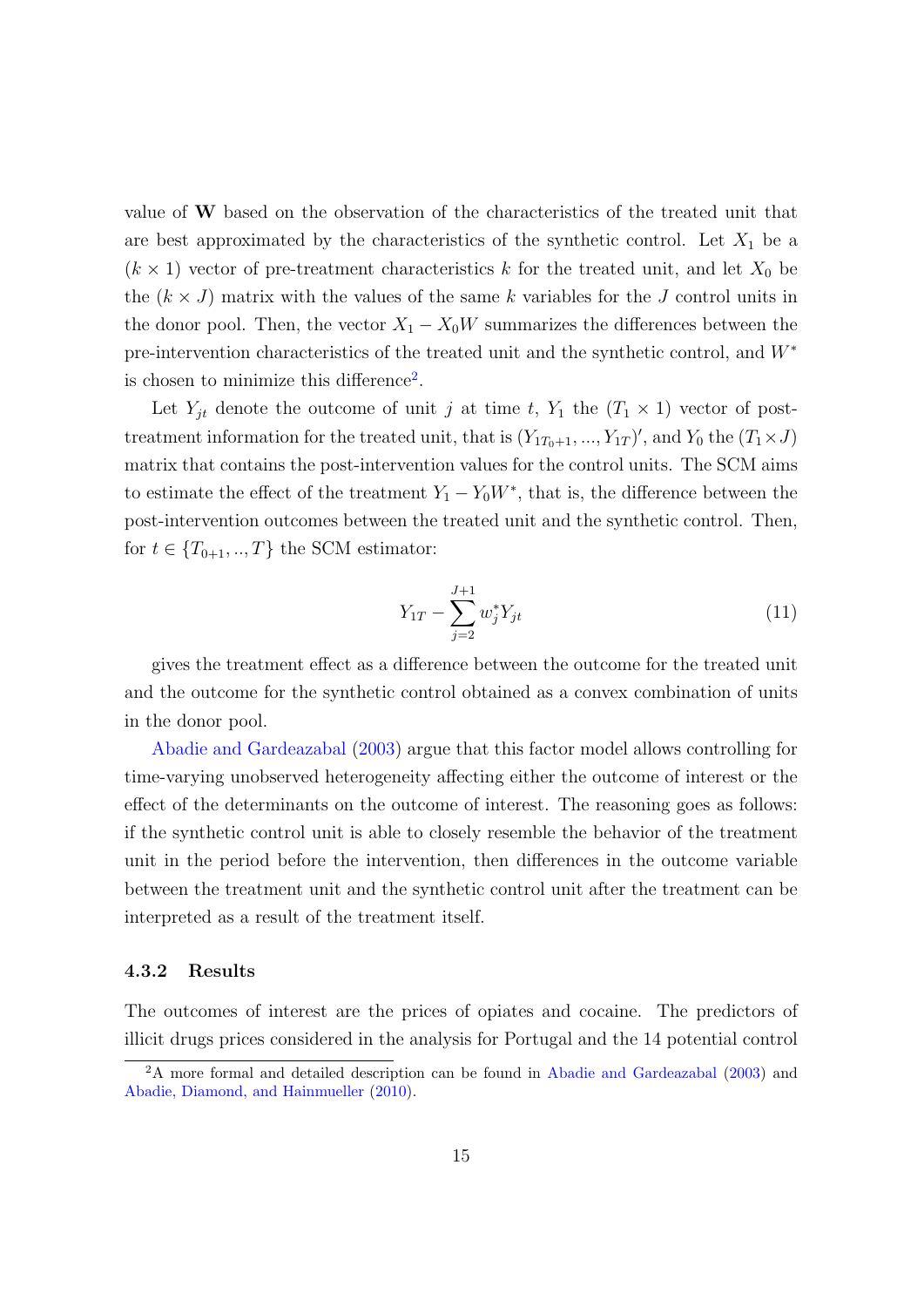countries in the donor pool,  $X_1$  and  $X_0$ , respectively, include alcohol consumption, the proportion of young population, and the logarithm of GDP per capita. These variables are averaged over the period from 1990 to 1999 and augmented by adding three lagged illicit drug prices (1990, 1995, and 2000). This allows for a better fit of the synthetic control group.

Using the techniques described above we analyze the impact of the drug decriminalization policy followed by Portugal on the prices of opiates and cocaine. The synthetic counterfactual is obtained from a convex combination of the available countries in the donor pool as explained above.

The results regarding the predictors of prices are shown in Table A4 and reveal a close fit between Portugal and the synthetic counterpart. The weights of each country in the donor pool in the synthetic Portugal are in Table A3 and indicate that the pretreatment Portugal is best resembled by a convex combination of France, Germany, Italy, and Netherlands regarding the price of opiates, and Belgium and Netherlands regarding the price of cocaine. Zero or almost zero weights are assigned to the other donor pool countries.

Figures [3](#page-19-0) and [4](#page-19-1) show the trends in the prices for Portugal and the synthetic Portugal for the period between 1990 and 2010, respectively. We can see that the synthetic Portugal closely resembles Portugal in the pre-treatment period. The results suggest that no major divergence between Portugal and the synthetic counterpart can be found after the implementation of the drug decriminalization policy in 2000.

Figures [5](#page-20-0) and [6](#page-20-1) depict the yearly gaps in the prices between Portugal and the synthetic Portugal. They suggest that, if anything, the treatment effect seems to be positive, meaning that prices were on average higher than the ones that would have been charged in the absence of the drug decriminalization policy.

Therefore, this study enlightens the discussion of alternative forms of drug liberalization and counters the belief that drug decriminalization necessarily leads to lower drug prices and, consequently, to greater drug consumption.

The assessment of the key outcomes allows us to say that treating users while harassing drug dealers and traffickers seems to be an effective policy.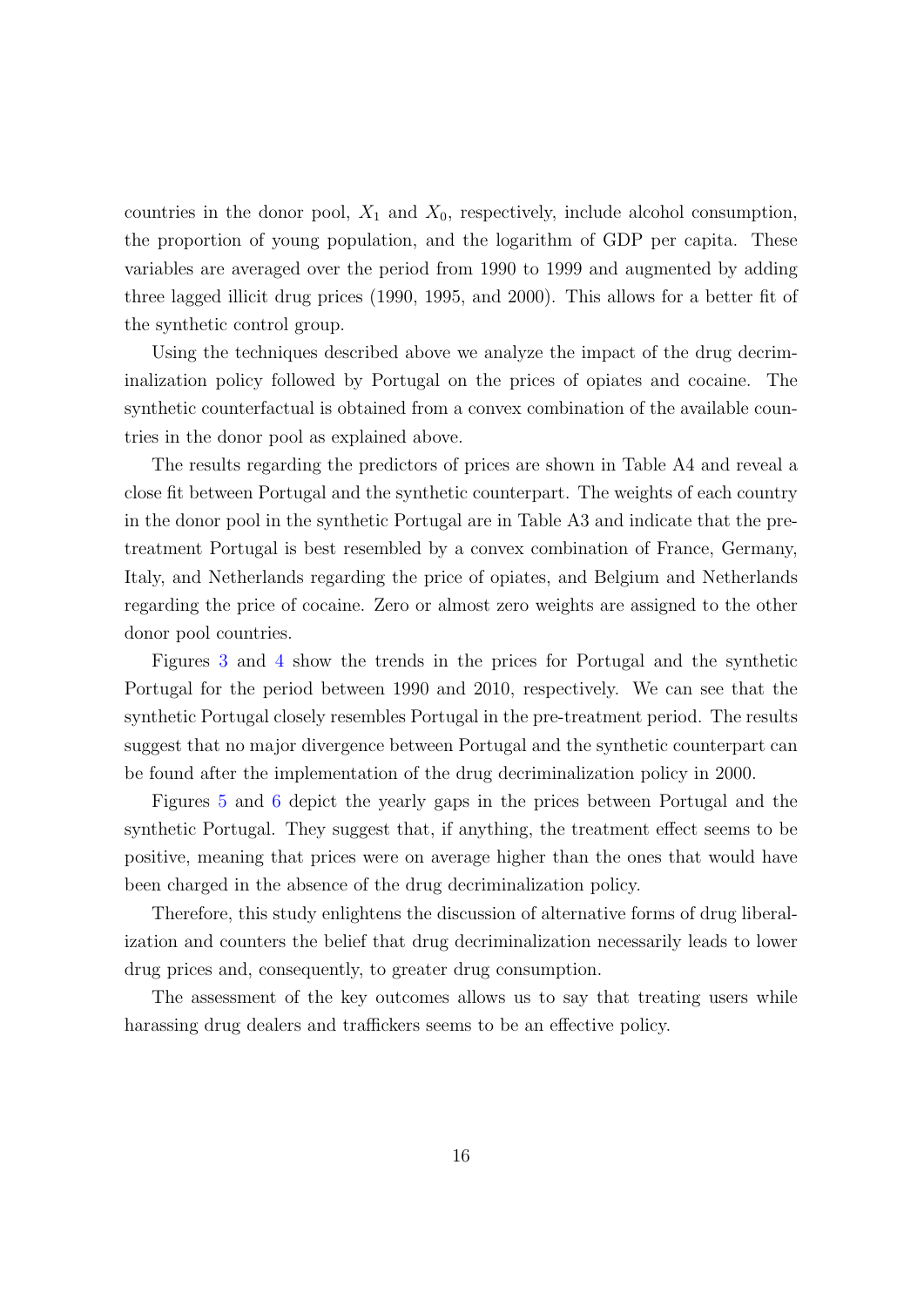<span id="page-19-0"></span>

<span id="page-19-1"></span>Figure 3 – Trends in the logarithm of opiates prices: Portugal vs. Synthetic Portugal Notes: The synthetic Portugal is obtained through a convex combination of Austria (0.001), Belgium (0.004), France (0.186), Germany (0.257), Ireland (0.001), Italy (0.096), Netherlands (0.450), Spain (0.003), and United Kingdom (0.001). For detailed data definitions and sources see Appendix Table A1.



Figure 4 – Trends in the logarithm of cocaine prices: Portugal vs. Synthetic Portugal Notes: The synthetic Portugal is obtained through a convex combination of Belgium (0.225) and Netherlands (0.775). For detailed data definitions and sources see Appendix Table A1.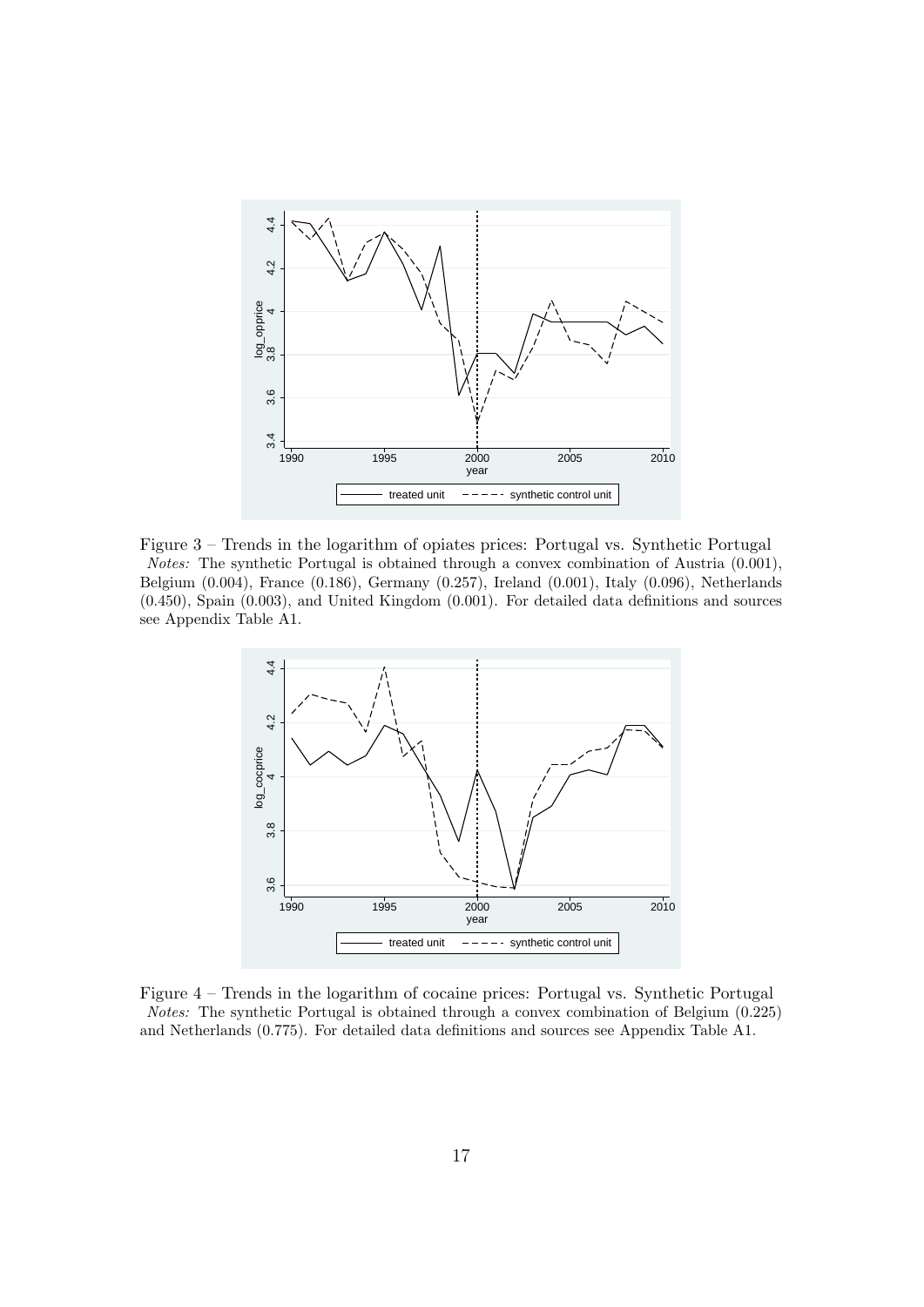<span id="page-20-0"></span>

<span id="page-20-1"></span>Figure 5 – Logarithm of opiates prices gap between Portugal and Synthetic Portugal Notes: For detailed data definitions and sources see Appendix Table A1.



Figure 6 – Logarithm of cocaine prices gap between Portugal and Synthetic Portugal Notes: For detailed data definitions and sources see Appendix Table A1.

#### 4.3.3 Inference using SCM

The SCM does not allow us to use standard statistical inferences to assess the statistical significance of the estimated coefficients as the number of units in the comparison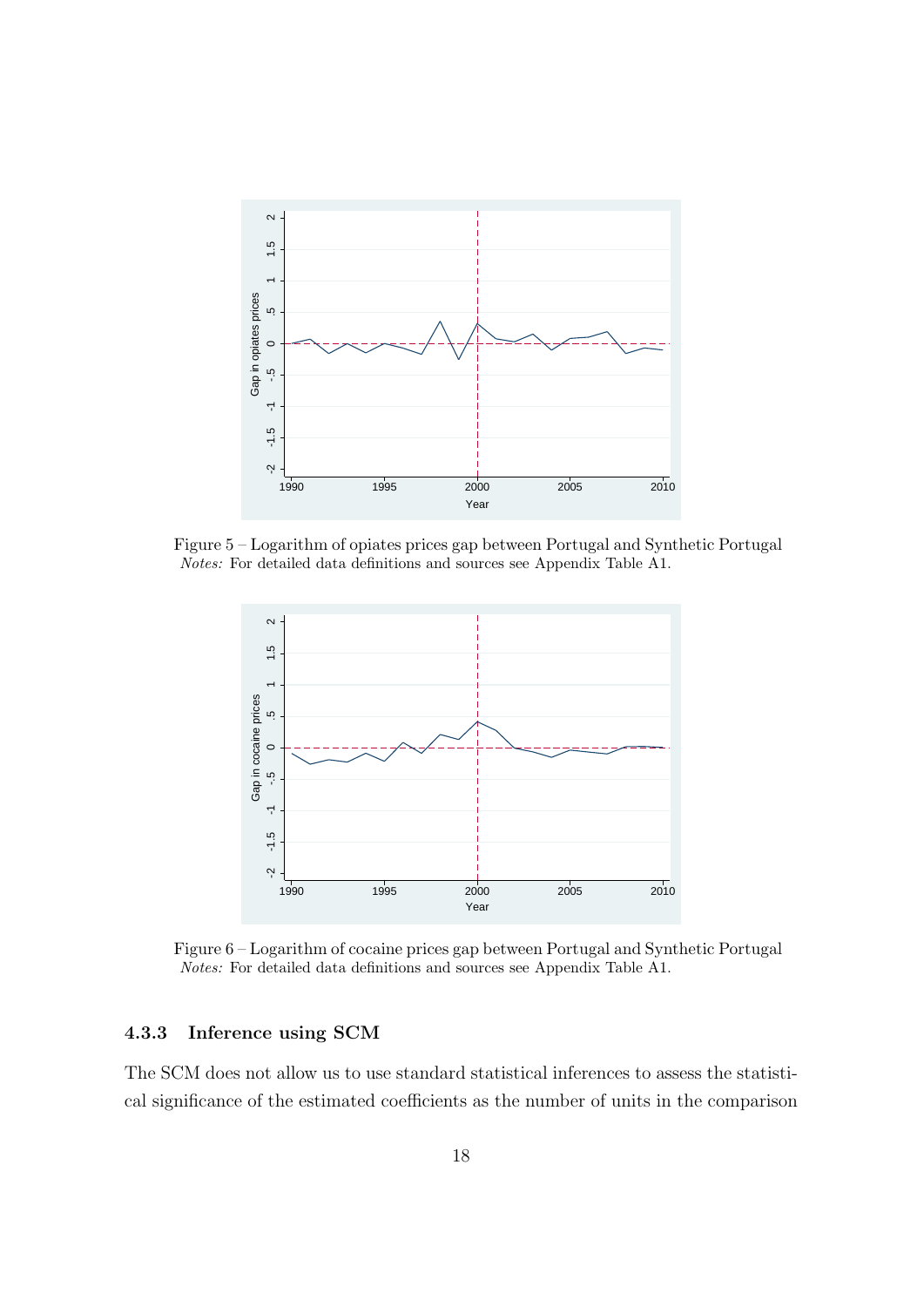group are usually small. However, [Abadie and Gardeazabal](#page-24-12) [\(2003\)](#page-24-12) propose using falsification tests, which the authors call "placebo studies", to perform alternative quantitative inference. The idea is to apply the SCM to each country in the donor pool (akin to permutation tests) and see if the estimated effect in the treatment unit is of greater magnitude relative to the units where intervention did not take place. If those (false) treatment effects are of similar or greater magnitude as the estimated effect for the treated unit, then our results could be compromised.

The results of the placebo studies are shown in Figures [7](#page-21-0) and [8.](#page-22-0)

When the drug policy change is artificially and randomly assigned to countries in the donor pool where the drug policy did not in fact change, we find estimates of larger or similar magnitude to the ones obtained for Portugal. This evidence is consistent with the lack of systematic differences in the trends of opiates and cocaine prices for Portugal and its synthetic counterpart after the 2001 drug decriminalization policy.

<span id="page-21-0"></span>

Figure 7 – Logarithm of opiates prices gaps in Portugal and placebo gaps in the control countries

Notes: For detailed data definitions and sources see Appendix Table A1.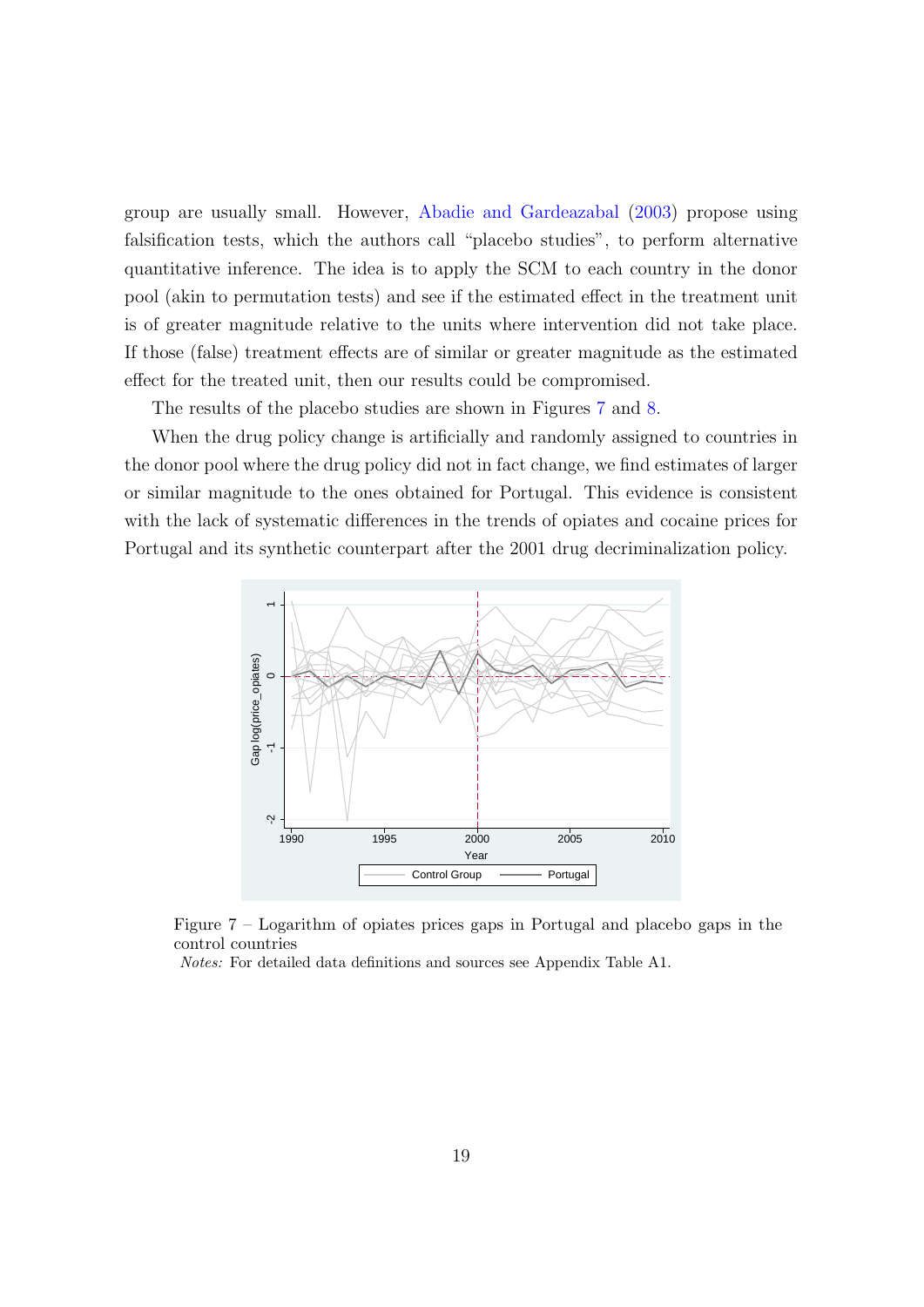<span id="page-22-0"></span>

Figure 8 – Logarithm of cocaine prices gaps in Portugal and placebo gaps in the control countries Notes: For detailed data definitions and sources see Appendix Table A1.

# 5 Conclusions

The existing forms of drug liberalization have been hotly debated over the past years in several countries, especially in the United Kingdom. However, the public debate is couched mostly in speculation, due to the lack of empirical evidence on these matters.

In this study we recognize the importance of drug demand indicators but we focus our analysis on the supply side. To the best of our knowledge this is the first study that investigates the role of the drug decriminalization process in illicit drug prices.

With this analysis we contribute to the drug policy debate by empirically assessing the impact of the Portuguese drug decriminalization (which occurred on 1 July 2001) on drug prices. We find that (retail) prices of cocaine and heroin did not decrease following the drug decriminalization. Therefore, drug decriminalization seems to have caused no harm through lower illicit drugs prices, which would lead to higher drug usage and dependence.

According to these results softer drug law enforcement regarding illicit drug consumers does not inevitably lead to lower prices. In the 1980s the United States started to pursue a harsher drug law enforcement by increasing sanctions associated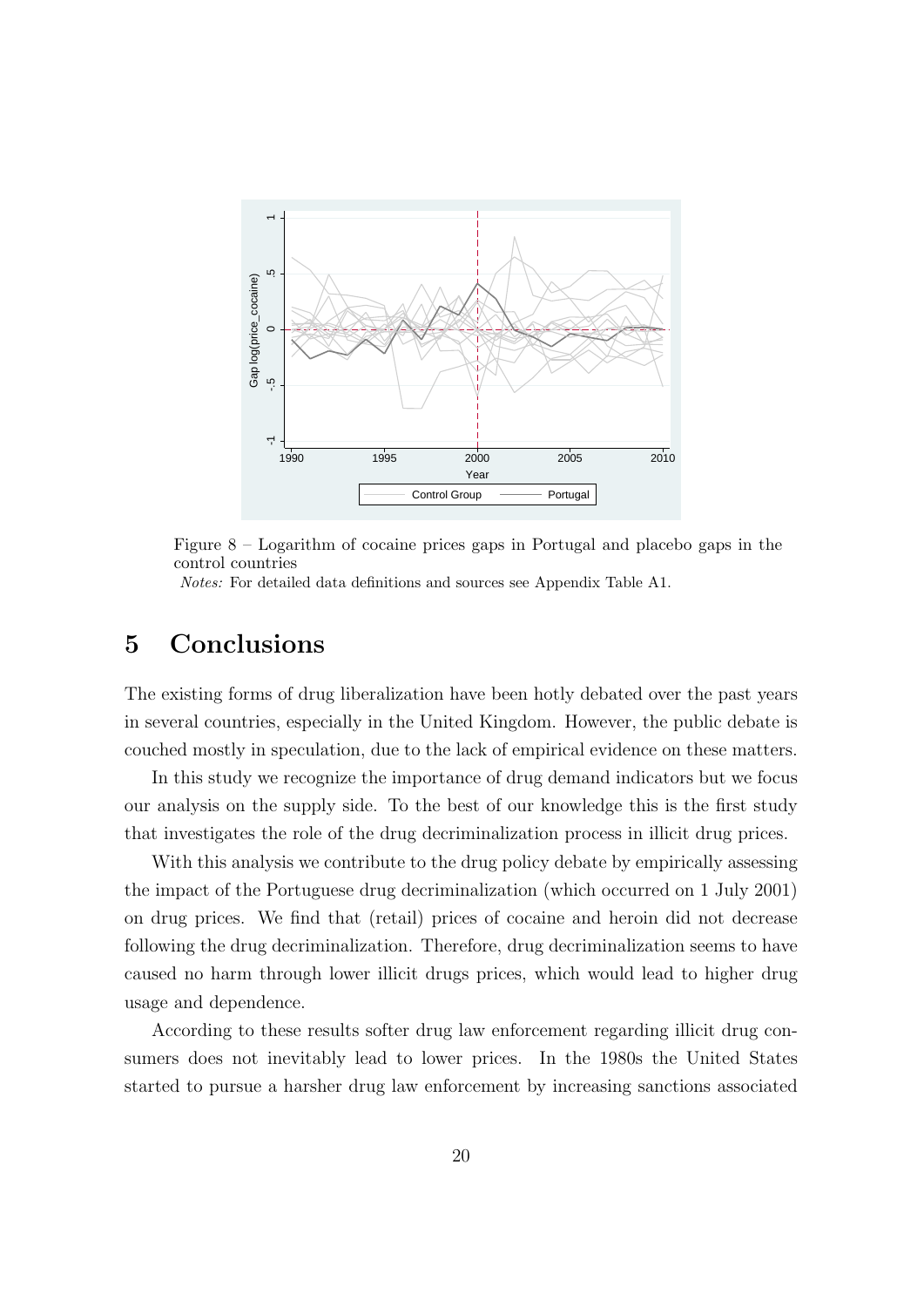with drug-related crime. During this period consumption did not decrease and contrary to expectations, street prices fell. Our results are in line with this failure of the "war on drugs" to link higher prices with increased toughness. In the Portuguese case, decreased toughness did not contribute to lower prices but rather to higher prices than the ones that would be observed in the absence of drug decriminalization.

All in all, policy makers should not discard the drug decriminalization policy as a drug policy solution based on the apparently incorrect belief that illicit drugs prices will inevitably fall after the policy implementation.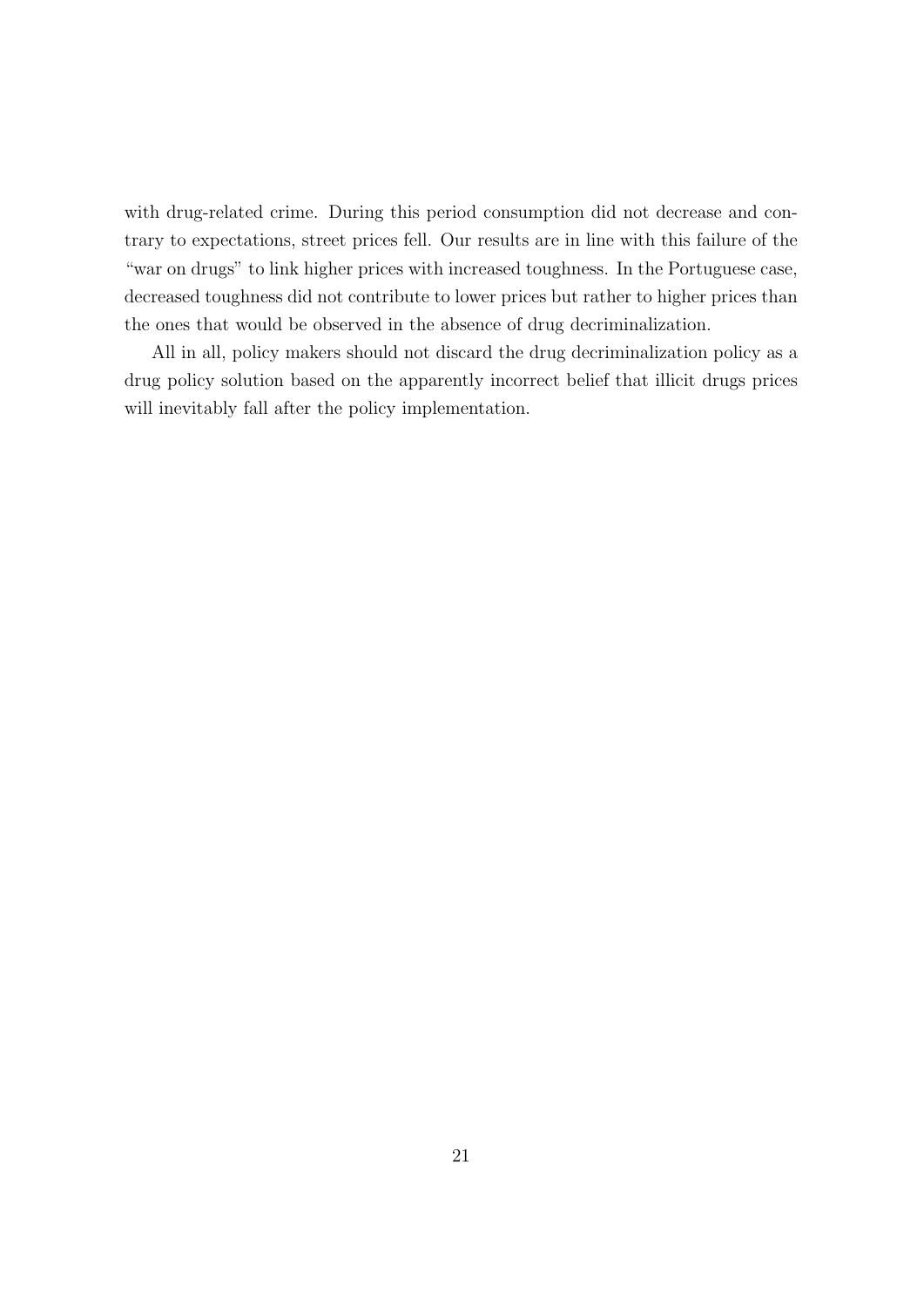# References

- <span id="page-24-11"></span>Abadie, A., A. Diamond, and J. Hainmueller (2010): "Synthetic Control Methods for Comparative Case Studies: Estimating the Effects of California's Tobacco Control Program," Journal of the American Statistical Association, 105, 493–505.
- <span id="page-24-13"></span>(2012): "Comparative Politics and the Synthetic Control Method," MIT Political Science Research Paper No. 2011-25.
- <span id="page-24-12"></span>Abadie, A., and J. Gardeazabal (2003): "The Economic Costs of Conflict: A Case Study of the Basque Country," American Economic Review, 93(1), 114–132.
- <span id="page-24-6"></span>Becker, G. S., M. Grossman, and K. M. Murphy (1994): "An Empirical Analysis of Cigarette Addiction," American Economic Review, 84, 397–418.
- <span id="page-24-5"></span>Becker, G. S., and K. M. Murphy (1988): "A Theory of Rational Addiction," Journal of Political Economy, 96, 675–700.
- <span id="page-24-10"></span>Becker, G. S., and K. M. Murphy (2013): "Have we lost the war on drugs?," Wall Street Journal - The Saturday Essay.
- <span id="page-24-8"></span>Caulkins, J. (1995): "Estimating the Elasticities and Cross Elasticities of Demand for Cocaine and Heroin," Heinz School Working Paper 95-13.
- <span id="page-24-7"></span>Coate, D., and M. Grossman (1988): "Effects of Alcohol Beverage Prices and Legal Drinking Ages on Youth Alcohol Use," Journal of Law and Economics, 31(1), 145–171.
- <span id="page-24-3"></span>Costa Storti, C., and P. De Grawve (2009a): "The cocaine and heroin markets in the era of globalisation and drug reduction policies," International Journal of Drug Policy, 20, 488–496.
- <span id="page-24-4"></span>(2009b): "Globalization and the price decline of illicit drugs," International Journal of Drug Policy, 20, 48–61.
- <span id="page-24-0"></span>Damrongplasit, K., C. Hsiao, and X. Zhao (2010): "Decriminalization and Marijuana Prevalence: Evidence from Australia," Journal of Business and Economics Statistics, 28, 344–359.
- <span id="page-24-9"></span>DINARDO, J. (1993): "Law Enforcement, the Price of Cocaine and Cocaine Use," Mathematical Computer Modelling, 17, 53–64.
- <span id="page-24-2"></span>DONNELLY, N., W. HALL, AND P. CHRISTIE (1995): "The Effects of Decriminalization on Cannabis Use in South Australia 1985–1993," Australian Journal of Public Health, 19, 281–7.
- <span id="page-24-1"></span>FEATHERSTON, J., AND S. LENTON (2007): Effects of the Western Australian Cannabis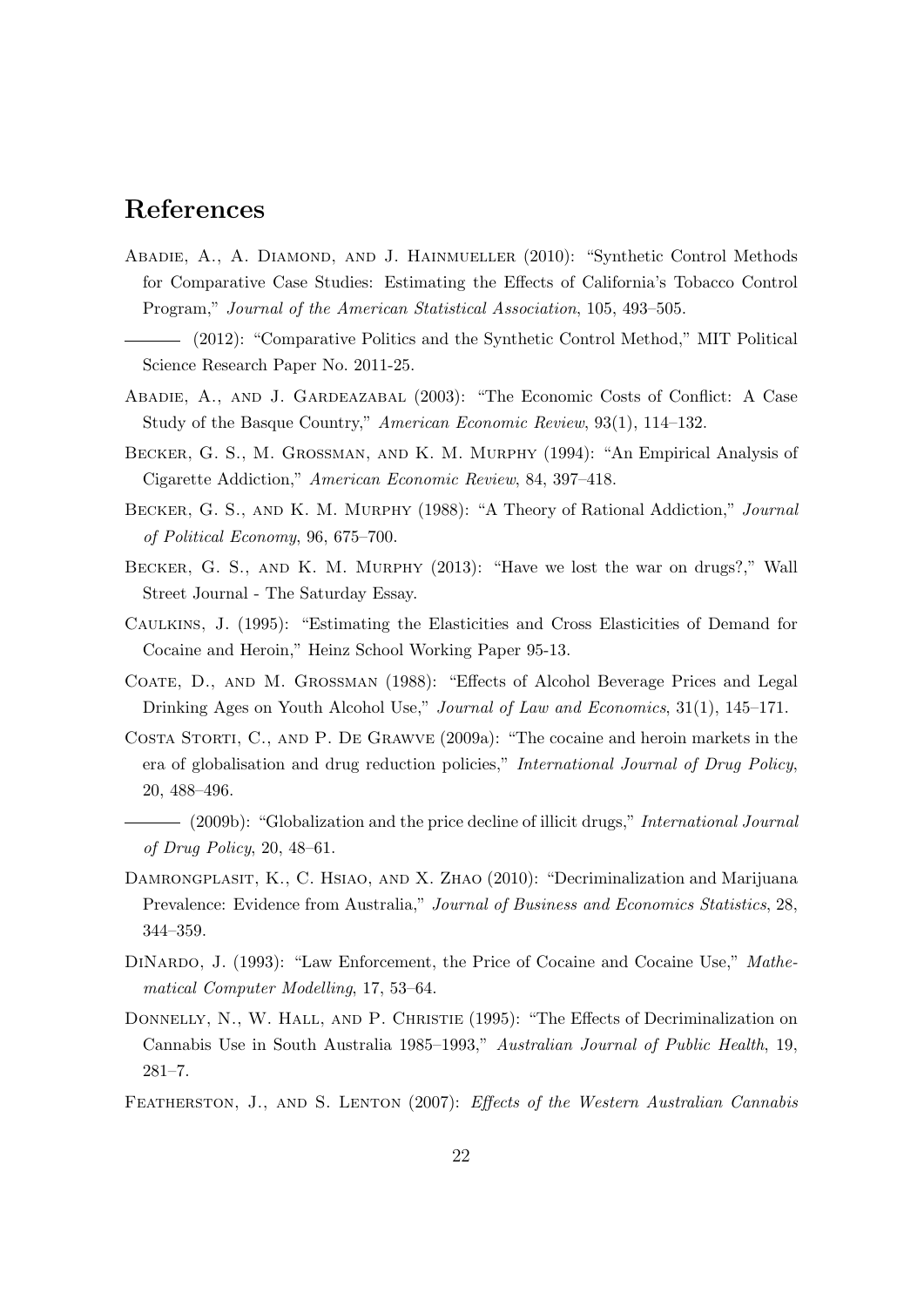Infringement Notice Scheme on Public Attitudes, Knowledge and Use: Comparison of Pre- and Post-Change Data. Perth: National Drug Research Institute.

- <span id="page-25-8"></span>Greenwald, G. (2009): Drug Decriminalization in Portugal: Lessons for Creating Fair and Successful Drug Policies. CATO Institute Washington, DC.
- <span id="page-25-4"></span>Grossman, M., and F. J. Chaloupka (1998): "The Demand for Cocaine by Young Adults: A Rational Addiction Approach," Journal of Health Economics, 17, 427–474.
- <span id="page-25-7"></span>HUGHES, C. E., AND A. STEVENS (2010): "What Can We Learn from the Portuguese Decriminalization of Illicit Drugs," British Journal of Criminology, 50, 999–1022.
- <span id="page-25-5"></span>PORET, S. (2003): "Paradoxical Effects of Law Enforcement Policies: The Case of the Illicit Drug Market," International Review of Law and Economics, 22, 465–493.
- <span id="page-25-6"></span>Reuter, P. (1997): "Why Can't We Make Prohibition Work Better?," Proceedings of the American Philosophical Society, 141, 262–275.
- <span id="page-25-3"></span>SAFFER, H., AND F. CHALOUPKA (1999): "The Demand for Illicit Drugs," Economic Inquiry, 37, 401–411.
- <span id="page-25-9"></span>Tavares, A., and P. Portugal (2012): "Going after the addition and not the addicted," mimeo.
- <span id="page-25-2"></span>VanOurs, J. C. (1995): "The Price Elasticity of Hard Drugs: The Case of Opium in the Dutch East Indies, 1923–1938," Journal of Political Economy, 103(2), 261–279.
- <span id="page-25-0"></span>Williams, J. (2004): "The Effects of Price and Policy on Marijuana Use: What Can Be Learned from the Australian Experience," Health Economics, 13, 123–37.
- <span id="page-25-10"></span>WOOLDRIDGE, J. M. (2002): Econometric Analysis of Cross Section and Panel Data. The MIT Press.
- <span id="page-25-1"></span>ZHAO, X., AND M. N. HARRIS (2004): "Demand for Marijuana, Alcohol and Tobacco: Participation, Levels of Consumption and Cross-Equation Correlations," Economic Record, 80.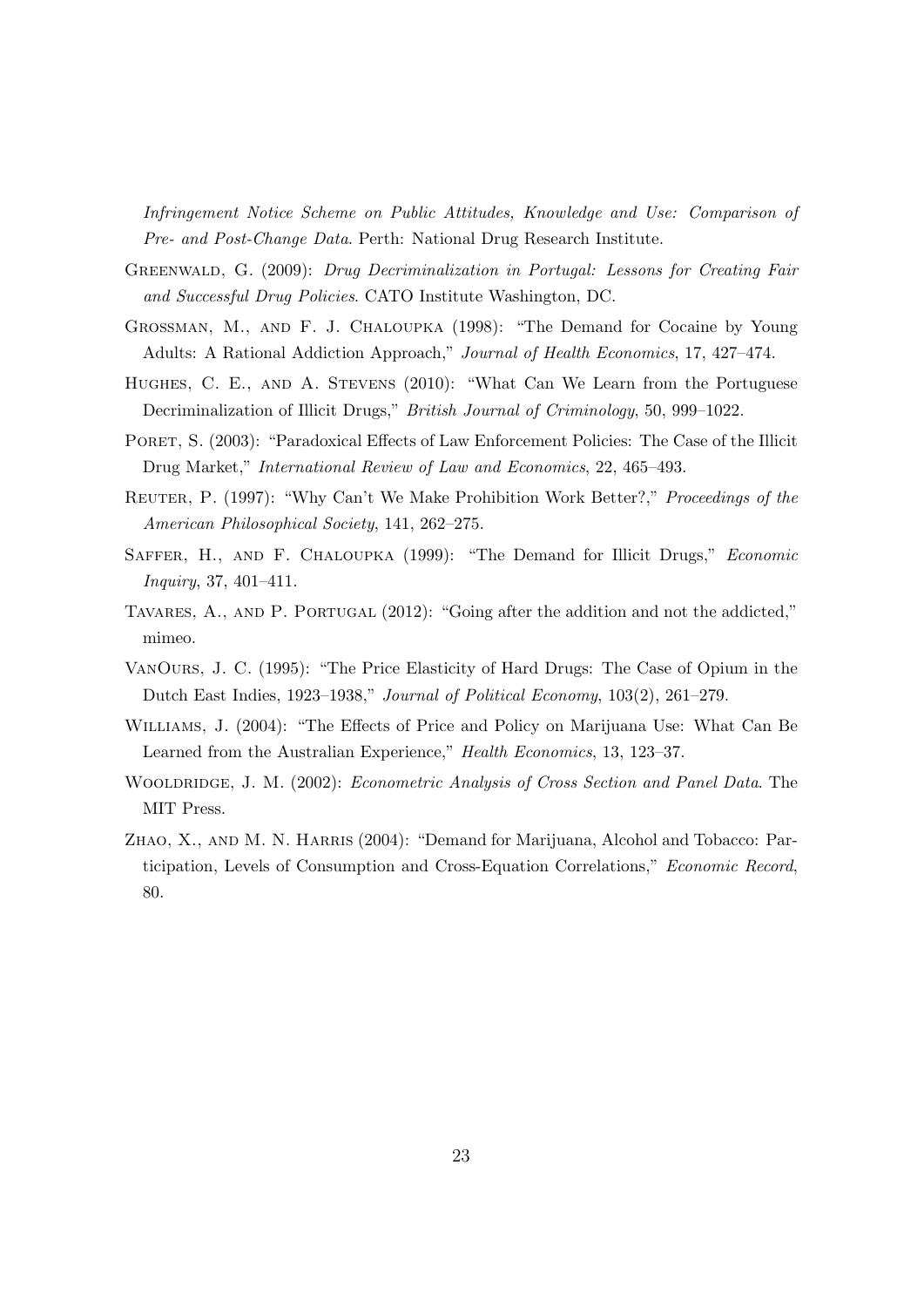Table A1 Data description and sources

| Variable                 | Description                                                                                                                                             | Source                                         |  |
|--------------------------|---------------------------------------------------------------------------------------------------------------------------------------------------------|------------------------------------------------|--|
| Price of Opiates         | Measured as the logarithm of the retail price<br>(street price) of opiates, US dollars per gram                                                         | UN World Drug Report (2009)                    |  |
| Price of Cocaine         | Measured as the logarithm of the retail price<br>(street price) of cocaine, US dollars per gram                                                         | UN World Drug Report (2009)                    |  |
| GDP per capita           | Measured as the logarithm of the constant<br>2005 GDP per capita measured in US dollars                                                                 | <b>OECD</b><br>(National)<br>Accounts<br>Data) |  |
| Unemployment<br>Rate     | Total unemployment as a percentage of total<br>labor force                                                                                              | International Labor<br>Organiza-<br>tion       |  |
| Young Population         | Proportion of population aged between 15 and<br>24 years old                                                                                            | <b>EUROSTAT</b>                                |  |
| Alcohol Consump-<br>tion | Liters consumed per capita by individuals<br>aged above 15 years old                                                                                    | OECD Health Data                               |  |
| Heroin Seizures          | Measured as the logarithm of the number of<br>heroin seizures by law enforcement agencies,<br>namely police, customs officials, and national<br>guard.  | <b>EMCDDA</b>                                  |  |
| Cocaine Seizures         | Measured as the logarithm of the number of<br>cocaine seizures by law enforcement agencies,<br>namely police, customs officials, and national<br>guard. | <b>EMCDDA</b>                                  |  |

Table A2 Countries included in the sample

| Country                                                                                  |
|------------------------------------------------------------------------------------------|
| Austria, Belgium, Denmark, Finland, France, Germany, Greece, Ireland, Italy, Luxembourg, |
| Netherlands, Norway, Portugal, Spain, Sweden, United Kingdom                             |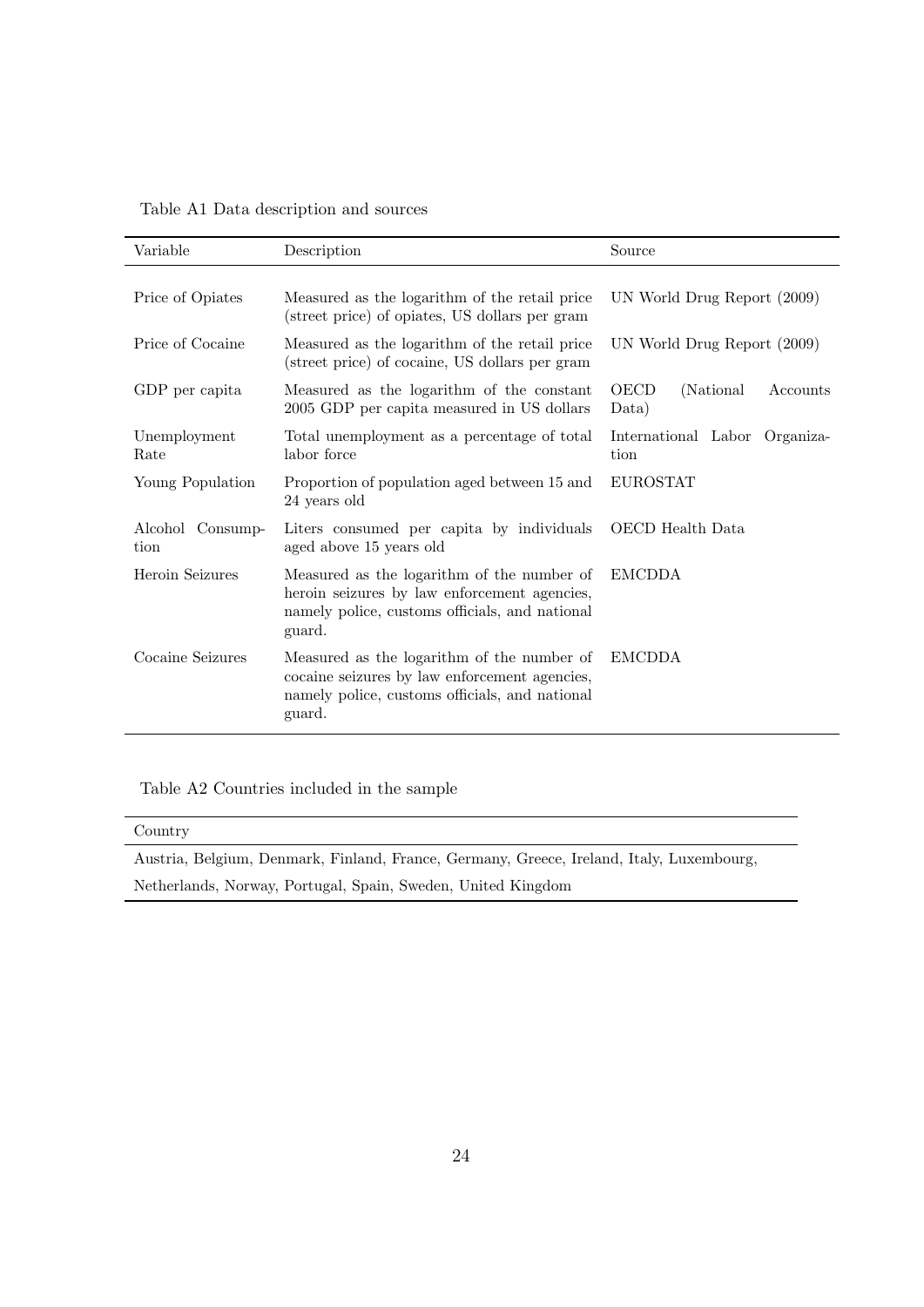|                |       | Prices of Opiates Prices of Cocaine |
|----------------|-------|-------------------------------------|
| Austria        | 0.001 | 0.000                               |
| Belgium        | 0.004 | 0.225                               |
| Denmark        | 0.000 | 0.000                               |
| Finland        | 0.000 | 0.000                               |
| France         | 0.186 | 0.000                               |
| Germany        | 0.257 | 0.000                               |
| Ireland        | 0.001 | 0.000                               |
| Italy          | 0.096 | 0.000                               |
| Luxembourg     | 0.000 | 0.000                               |
| Netherlands    | 0.450 | 0.775                               |
| Norway         | 0.000 | 0.000                               |
| Spain          | 0.003 | 0.000                               |
| Sweden         | 0.000 | 0.000                               |
| United Kingdom | 0.001 | 0.000                               |

Table A3 Country weights in the donor pool for Synthetic Portugal